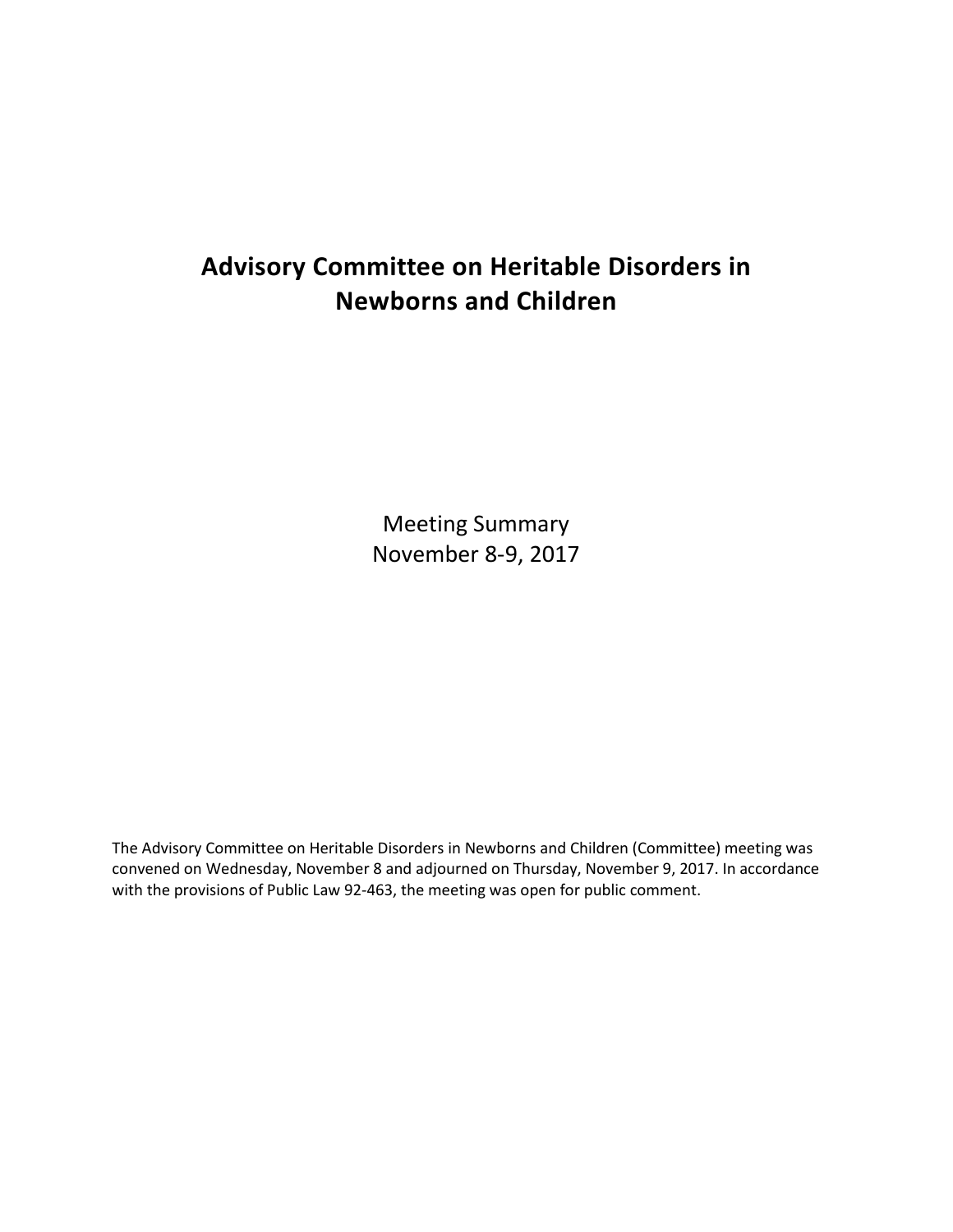### COMMITTEE MEMBERS

#### **Mei Baker, M.D.**

Professor of Pediatrics University of Wisconsin School of Medicine and Public Health Co-Director, Newborn Screening Laboratory Wisconsin State Laboratory of Hygiene

#### **Susan A. Berry, M.D.**

Professor and Director Division of Genetics and Metabolism Departments of Pediatrics and Genetics Cell Biology & Development University of Minnesota

### **Joseph A. Bocchini, Jr., M.D. (Chairperson)**

Professor and Chairman Department of Pediatrics Louisiana State University Health Sciences Center in Shreveport

### **Jeffrey P. Brosco, M.D., Ph.D.**

Professor of Clinical Pediatrics University of Miami School of Medicine Department of Pediatrics Deputy Secretary, Children's Medical Services Florida State Department of Health

### **Dietrich Matern, M.D., Ph.D.**

Professor of Laboratory Medicine, Medical Genetics, and Pediatrics Mayo Clinic

#### **Cynthia M. Powell, M.D.**

Professor of Pediatrics and Genetics Director, Medical Genetics Residency Program Pediatric Genetics and Metabolism The University of North Carolina at Chapel Hill

**Annamarie Saarinen** Co-founder, CEO Newborn Foundation

#### **Scott M. Shone, Ph.D.**

Senior Research Public Health Analyst Center for Newborn Screening, Ethics and Disability Studies

#### **Beth Tarini, M.D., M.S., FAAP**

Associate Professor and Division Director General Pediatrics & Adolescent Medicine University of Iowa Hospitals & Clinics

#### **Catherine A. L. Wicklund, M.S., C.G.C.**

Northwestern University Feinberg School of Medicine Center for Genetic Medicine 676 N. St. Clair, Suite 1280 Chicago, IL 60611

#### **Ex-Officio Members –**

**Agency for Healthcare Research & Quality Kamila B. Mistry, Ph.D., M.P.H.**  Senior Advisor Child Health and Quality Improvement

### **Centers for Disease Control & Prevention Carla Cuthbert, Ph.D.**

Chief, Newborn Screening and Molecular Biology Branch National Center for Environmental Health

## **Food and Drug Administration Kellie B. Kelm, Ph.D.**  Chief, Cardio-Renal Diagnostic Devices Branch, Office of In Vitro Diagnostic Devices Evaluation &

Safety **National Institutes of Health** 

# **Diana W. Bianchi, M.D.** Director

*Eunice Kennedy Shriver* National Institute of Child Health and Human Development

### **Health Resources & Services Administration Laura Kavanagh, MPP** Acting Associate Administrator Maternal and Child Health Bureau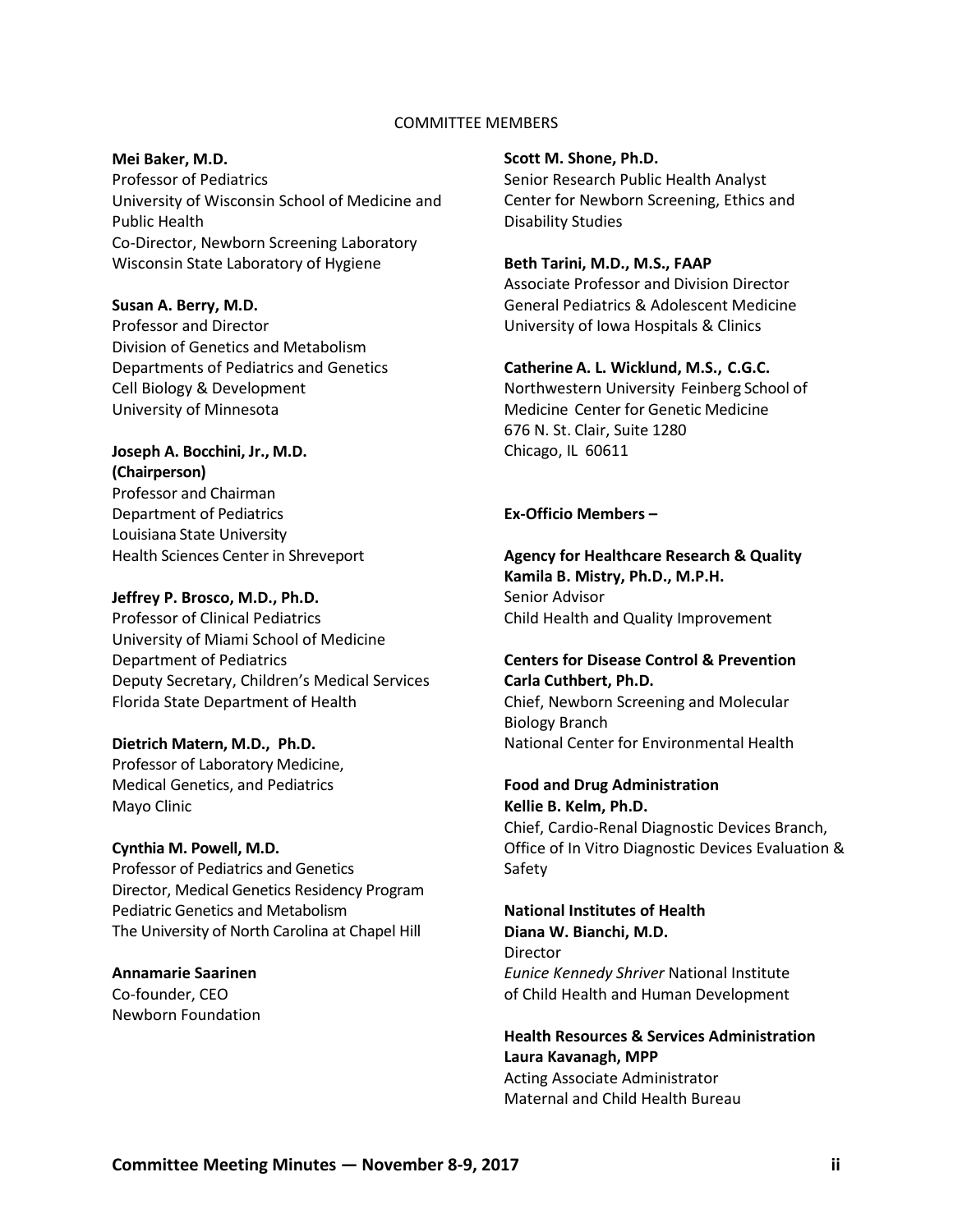#### **Designated Federal Official –**

#### **Catharine Riley, PhD, MPH**

Health Resources and Services Administration Maternal and Child Health Bureau

#### **Organizational Representatives –**

**American Academy of Family Physicians** Robert Ostrander, M.D. Valley View Family Practice

**American Academy of Pediatrics** Pending Assignment

**American College of Medical Genetics**  Michael S. Watson, Ph.D., FACMG Executive Director

## **American College of Obstetricians & Gynecologists**

Britton Rink, M.D., M.S. Mount Carmel Health Systems Maternal Fetal Medicine

## **Association of Maternal & Child Health Programs**

Kate Tullis, Ph.D. Delaware Division of Public Health

## **Association of Public Health Laboratories**

Susan M. Tanksley, Ph.D. Manager, Laboratory Operations Unit Texas Department of State Health Services

## **Association of State & Territorial Health Officials** Christopher Kus, M.D., M.P.H.

Associate Medical Director Division of Family Health New York State Department of Health

### **Department of Defense**

COL Adam Kanis, M.D. Department of Pediatrics, MCHK-PE Tripler Army Medical Center in Honolulu, HI

### **Genetic Alliance**

Natasha F. Bonhomme Vice President of Strategic Development

#### **March of Dimes**

Siobhan Dolan, M.D., M.P.H. Professor and Vice Chair for Research Department of Obstetrics & Gynecology and Women's Health Albert Einstein College of Medicine and Montefiore Medical Center

#### **National Society of Genetic Counselors**

Cate Walsh Vockley, M.S., CGC Senior Genetic Counselor Division of Medical Genetics Children's Hospital of Pittsburgh

### **Society for Inherited Metabolic Disorders**

Carol Greene, M.D. University of Maryland Medical System Pediatric Genetics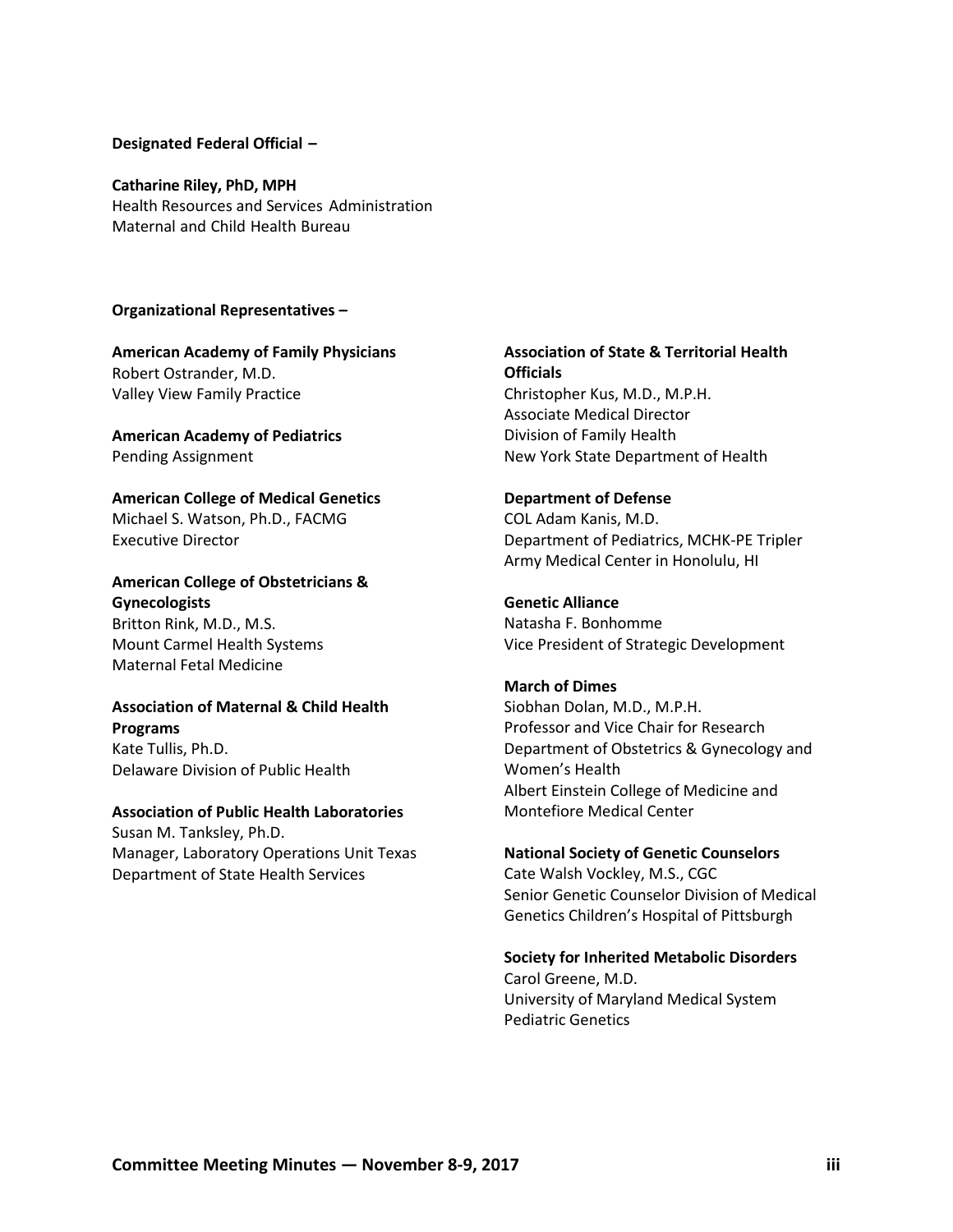## **Contents**

| II. Working Toward Newborn Screening Timeliness Goals  Error! Bookmark not defined.<br>А. |
|-------------------------------------------------------------------------------------------|
|                                                                                           |
|                                                                                           |
|                                                                                           |
| А.                                                                                        |
|                                                                                           |
|                                                                                           |
|                                                                                           |
|                                                                                           |
|                                                                                           |
|                                                                                           |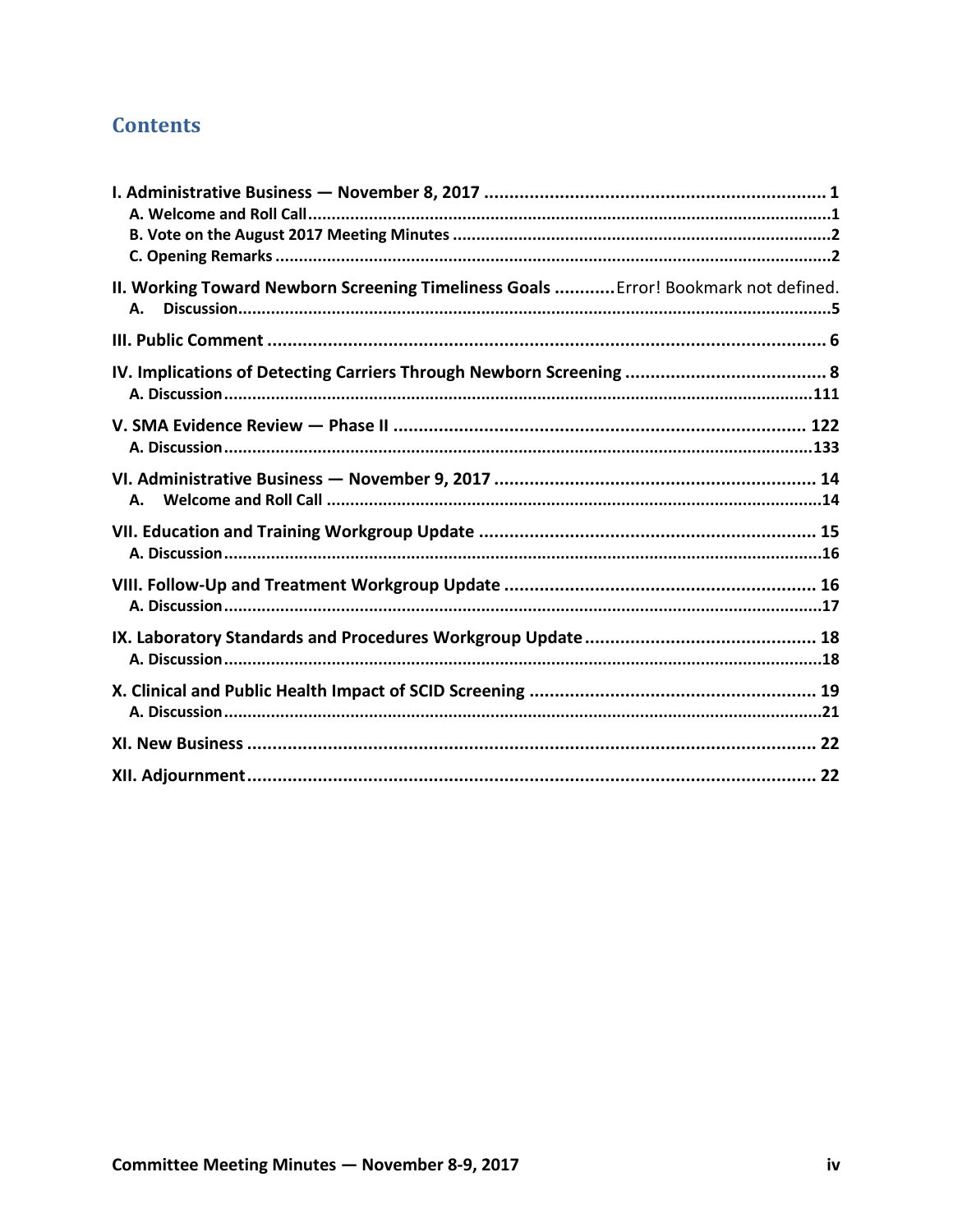# <span id="page-4-0"></span>**I. Administrative Business — November 8-9, 2017**

*Joseph A. Bocchini, Jr., M.D. Committee Chair Professor and Chairman Department of Pediatrics Louisiana State University*

## **A. Welcome and Roll Call**

<span id="page-4-1"></span>Dr. Bocchini welcomed participants to the fourth meeting of the Advisory Committee on Heritable Disorders in Newborns and Children (Committee) for 2017, highlighting this is the  $47<sup>th</sup>$  meeting since the committee was formed in 2004.

He introduced three new Committee members. Dr. Susan Berry, Professor in the Department of Pediatrics at the University of Minnesota and Chair of the Newborn Screening Translational Research Network. Dr. Cynthia Powell, Professor of Pediatrics and Genetics at the University of North Carolina (UNC), Chapel Hill and Medical Director of the Cytogenetics Laboratory at UNC Hospitals and Director of the Medical Genetics Residency Program. Dr. Scott Shone, Senior Research Public Health Analyst at the Center for Newborn Screening, Ethics and Disability Studies at RTI International.

Dr. Bocchini also introduced Laura Kavanagh, a new ex-officio member representing the Health Resources and Service Administration. Ms. Kavanagh is currently the Acting Associate Administrator for the Maternal and Child Health Bureau. Dr. Bocchini thanked that the previous HRSA ex-officio member, Dr. Michael Lu, for his service on the Committee. Dr. Bocchini also thanked Dr. Fred Lorey who was asked to extend his tenure on the Committee until new members could be brought on board and thanked him for his service both to the Committee and the newborn screening community. Dr. Lorey thanked the Committee and everyone associated with its work for their contributions.

Dr. Bocchini introduced Dr. Catharine Riley as the Committee's new Designated Federal Official (DFO). Dr. Riley is the lead for newborn screening in HRSA's Genetic Services Branch. Dr. Bocchini thanked the previous DFO, Ms. Sarkar, for serving as the DFO since 2013, indicating she is now serving as Chief of the Genetic Services Branch.

Dr. Bocchini then took the roll call. The Committee members in attendance:

- Dr. Mei Baker
- Dr. Susan Berry
- Dr. Joseph Bocchini (chair)
- Dr. Jeff Brosco
- Dr. Carla Cuthbert (Centers for Disease Control and Prevention)
- Ms. Laura Kavanagh\* (Health Resources & Service Administration)
- Dr. Kellie Kelm (Food and Drug Administration)
- Dr. Dieter Matern
- Dr. Kamila Mistry (Agency for Healthcare Research & Quality)
- Dr. Melissa Parisi (National Institutes of Health)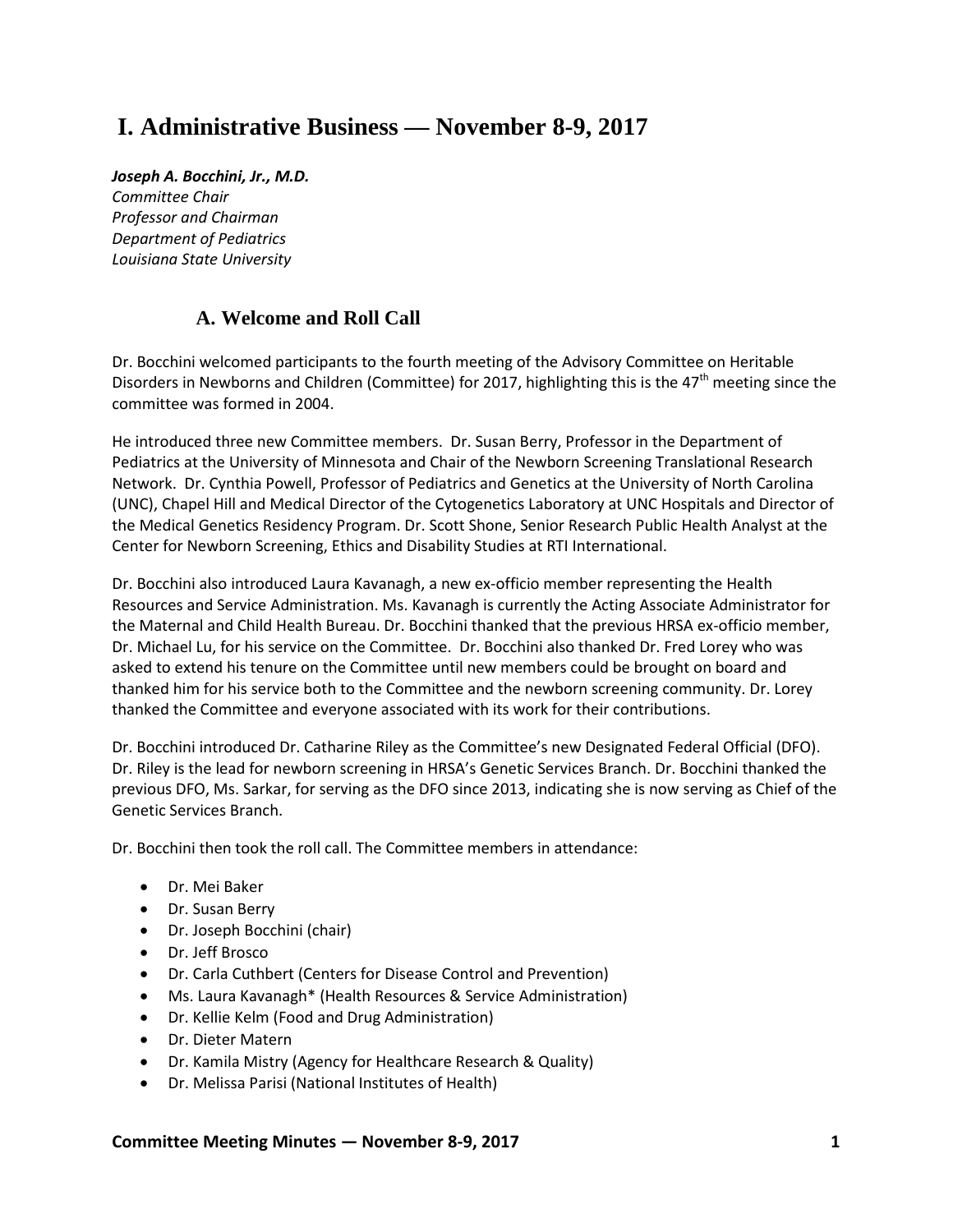- Dr. Cynthia Powell
- Ms. Annamarie Saarinen\*\*
- Dr. Scott Shone
- Dr. Beth Tarini
- Dr. Catharine Riley (Designated Federal Official)

\*Ms. Kavanagh attended only the morning portion; Joan Scott (HRSA) attended the afternoon portion on her behalf.

\*\*Ms. Saarinen attended only the afternoon portion.

Organizational Representatives in attendance were:

- American Academy of Family Physicians, Dr. Robert Ostrander
- American College of Medical Genetics, Dr. Michael Watson
- American College of Obstetricians & Gynecologists, Dr. Britton Rink
- Association of Maternal & Child Health Programs, Dr. Kate Tullis
- Association of Public Health Laboratories, Dr. Susan Tanksley
- Association of State & Territorial Health Officials, Dr. Chris Kus
- Department of Defense, COL Adam Kanis
- Genetic Alliance, Ms. Natasha Bonhomme
- March of Dimes, Dr. Siobhan Dolan
- National Society of Genetic Counselors, Ms. Cate Walsh Vockley
- <span id="page-5-0"></span>• Society for Inherited Metabolic Disorders, Dr. Carol Greene

## **B. Vote on the August 2017 Meeting Minutes**

Before calling for the Committee to vote on whether to approve the minutes from the August 2017 meeting, Dr. Bocchini asked whether any members had any changes they wished to offer, noting that a substantial number of minor edits had been submitted by November 7. Dr. Baker asked that the word "far" be added to at the end of a phrase she had written: "We are running a parallel study of using both the traditional cutoff method and Collaborative Laboratory Integrated Reports (CLIR) and so …" The change was accepted. By roll call vote, the minutes were approved by all Committee members who were present except for Dr. Berry, Ms. Kavanagh, Dr. Powell and Dr. Shone, who did not join the Committee until after the August meeting.

## **C. Opening Remarks**

<span id="page-5-1"></span>Dr. Bocchini announced this meeting is the Committee's fourth meeting for the year. The next meetings will be held on February 8-9 and May 10-11 of 2018. Meeting dates have been set through 2020; this information is available on the Committee's website. He also outlined the topics that would be covered during the meeting.

Dr. Riley provided a standard reminder of the Committee's advisory role and reminded members they must recuse themselves from issues on which they have conflicts of interest unless they have obtained a special waiver. She asked that Committee members check with either her or Dr. Bocchini before agreeing to media interviews.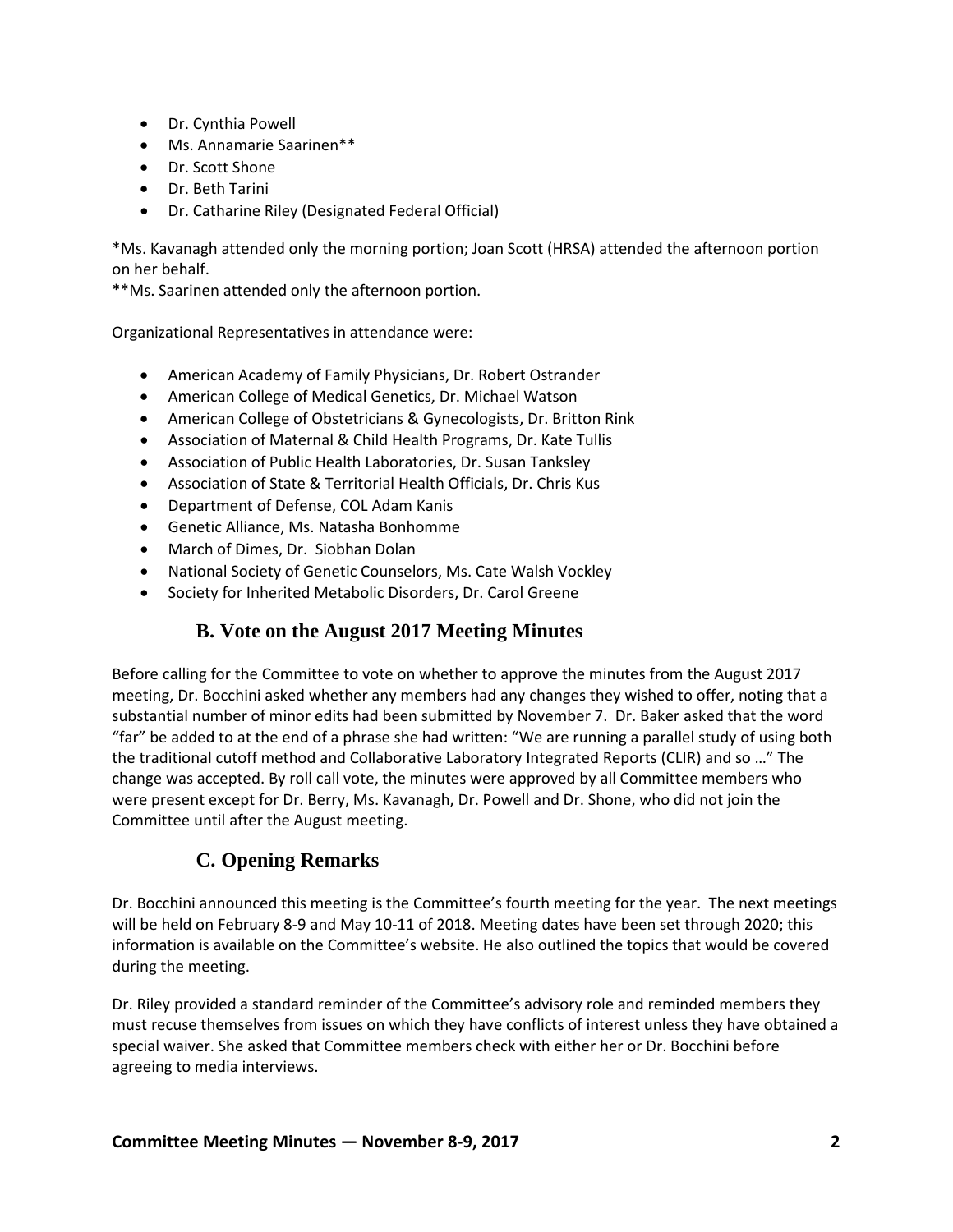# **II. Working Toward Newborn Screening Timeliness Goals**

### *Joshua Miller, M.P.H.*

*Research Instructor Colorado School of Public Health Project Manager, NewSTEPs 360*

Dr. Bocchini introduced the speaker, Joshua Miller, and reminded the Committee of the newborn screening timeliness goals: presumptive positive results for a time-critical condition should be conveyed to the newborn's health care provider immediately and no later than at five days of life; presumptive positive results for all other conditions should be conveyed to the health care provider as soon as possible and no later than at 7 days of life and; all newborn screening tests should be completed within 7 days of life and conveyed to the health care provider as soon as possible. To achieve these goals, the initial specimen should be collected no later than 48 hours after birth and delivered to the laboratory, ideally, within 24 hours of collection. Dr. Bocchini explained that HRSA had funded an initiative, which led to the development of NewSTEPs 360, to improve timeliness of newborn screening diagnosis and treatment. He introduced Joshua Miller as the Project Manager of NewSTEPs 360.

Mr. Miller presented data from the NewSTEPs data repository, highlighting changes implemented by newborn screening programs to improve timeliness and work toward the Committee's timeliness goals. NewSTEPs is the Newborn Screening Technical Assistance and Evaluation program funded by HRSA; a collaboration between the Association of Public Health Laboratories (APHL) and the Colorado School of Public Health. NewSTEPs provides data services, which include the maintenance of a newborn screening data repository and technical assistance and training to newborn screening programs. The program also assists states that are conducting quality improvement initiatives. NewSTEPs collects data on eight quality indicators. This presentation focuses largely on quality indicator 5, which measures timeliness. Twenty Eight newborn screening programs participate in NewSTEPs 360, 22 of which have submitted data. Data submission is voluntary. The participating states may only contribute data on select quality indicators.

Timeliness recommendation 1, the median percentage of specimens with a presumptive positive result for time-critical disorders that were reported within five days of birth increased from 23 percent in 2012 to 24 percent in 2015.The NewSTEPs 360 cohort showed more recent improvement, from a median 40 percent in 2016 to 50 percent in 2017. He cautioned that the data he presented in his slides represent a subset of the data submitted for the GAO report but they show that states are increasing their adoption of timeliness measures.

Timeliness recommendation 2 calls for reporting presumptive positive results for non-time-critical disorders within 7 days of birth for 95 percent of initial specimens. Data that was submitted to the GAO for 2012 through 2015 shows that the median percent of specimens with a presumptive positive result for non-time-critical disorders reported within 7 days of birth increased from 52 percent in 2012 to 55 percent in 2015. In 2016, the NewSTEPs 360 cohort was reporting a median of 65 percent of non-timecritical results within 7 days, and that increased in 2017 to a median of 82 percent.

Timeliness recommendation 3, calls for reporting all results from all tests within 7 days of birth for 95 percent of initial specimens. For the data submitted to the GAO for this measure, the median percentage of specimens for all results reported within 7 days of birth increased from 45 percent in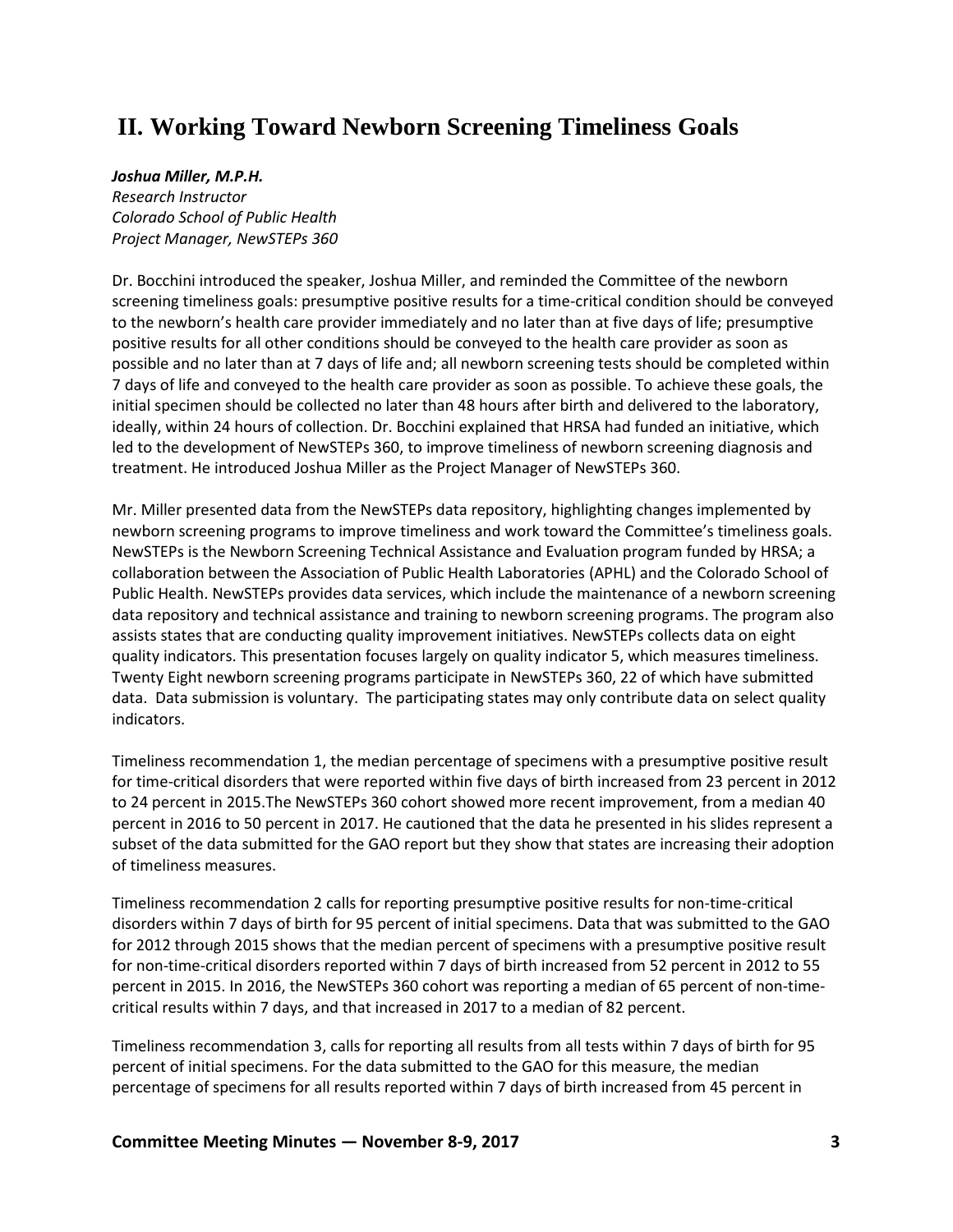2012 to a median of 59 percent in 2015. When NewSTEPs 360 data were added, 2016 data showed a median of 83 percent of all results reported within 7 days, rising to 89 percent in 2017.

Timeliness recommendation B.1 calls for 95 percent of all initial specimens to be collected within 48 hours of birth. The median in 2012 was 86 percent, and it rose to 93 percent in 2015. In NewSTEPs 360 cohort data, the median reached 95 percent in 2016 and rose to 96 percent in 2017 with narrow range distributions. In short, on average, more than 96 percent of specimens are being collected within 48 hours of birth. Eleven participating states achieved this goal in 2016 and 2017.

Timeliness recommendation B.2, laboratory receipt of 95 percent of initial specimens within 24 hours of collection, may not be realistic for many programs to achieve and offered a shift of the benchmark to 48 hours. Mr. Miller also noted that many programs have trouble recording this statistic in their LIMS systems in hour units leading to the decision to collect the data by day units and stipulated that laboratories should receive all specimens within 2 days of collection. For the 24-hour laboratory delivery goal, the median only increased by 4 percent to 7 percent from 2012 through 2015. However, for the 48-hour benchmark, the median increased from 36 percent in 2012 to 53 percent in 2015. And, the median percent of specimens received within 2 days of collection for the NewSTEPs 360 cohort was 75 percent in 2016 with an increase to 78 percent in 2017.

Mr. Miller presented examples from Newborn Screening Programs that are participating in NewSTEPs 360, and how the changes they made are affecting their timeliness measures.

**Virginia** conducted educational hospital site visits, covering issues such as specimen collection quality and drop-off locations. As a result, they saw a an increase in the number of specimens collected within 48 hours of birth and the number of specimens received within two days of collection. These educational activities improved report times. For example, the percentage of specimens with non-timecritical results reported within 7 days of birth increased by almost 63 percent and specimens with timecritical results reported within 5 days of birth increased by nearly 55 percent.

**Montana** focused on extending their courier services, which is challenging due to the long distances couriers travel to deliver specimens. In March 2016, they added a 6-day courier service for their larger facilities on the courier route and overnight UPS shipping for smaller facilities that were not on courier routes. These changes increased the number of specimens with all results reported within 7 days by 8 percent and the number of specimens received within 2 days of collection by 17 percent**.** 

**Indiana** added a Sunday courier to all of its hospitals and simultaneously opened up for Saturday operating hours, which helped them to consistently report all results within 7 days of birth for more than 96 percent of specimens for the first time.

**Texas** shifted staffing hours from 7 a.m. to 4 p.m. to 8 a.m. to 5 p.m. daily, permitting specimens received at 2 p.m. to be accessioned and tested on the day they were received rather than the next day, increasing the specimens with time-critical results reported within 5 days by 126 percent, and those with non-time-critical results reported within 7 days by 56 percent.

**Alaska** has 20 birthing hospitals, 10 of which are only accessible only by aircraft. Of the 10 that are roadaccessible, four of them are a 1 to 6 hour drive to an airport. The state's newborn screening program is in Anchorage but all specimens are transported from there to Oregon for testing. In September 2016, only 33 percent of their specimens were received within 2 days of collection. Following the education program, by April of 2017, about 48 percent of specimens were received within 2 days of collection. In

**Committee Meeting Minutes — November 8-9, 2017 4**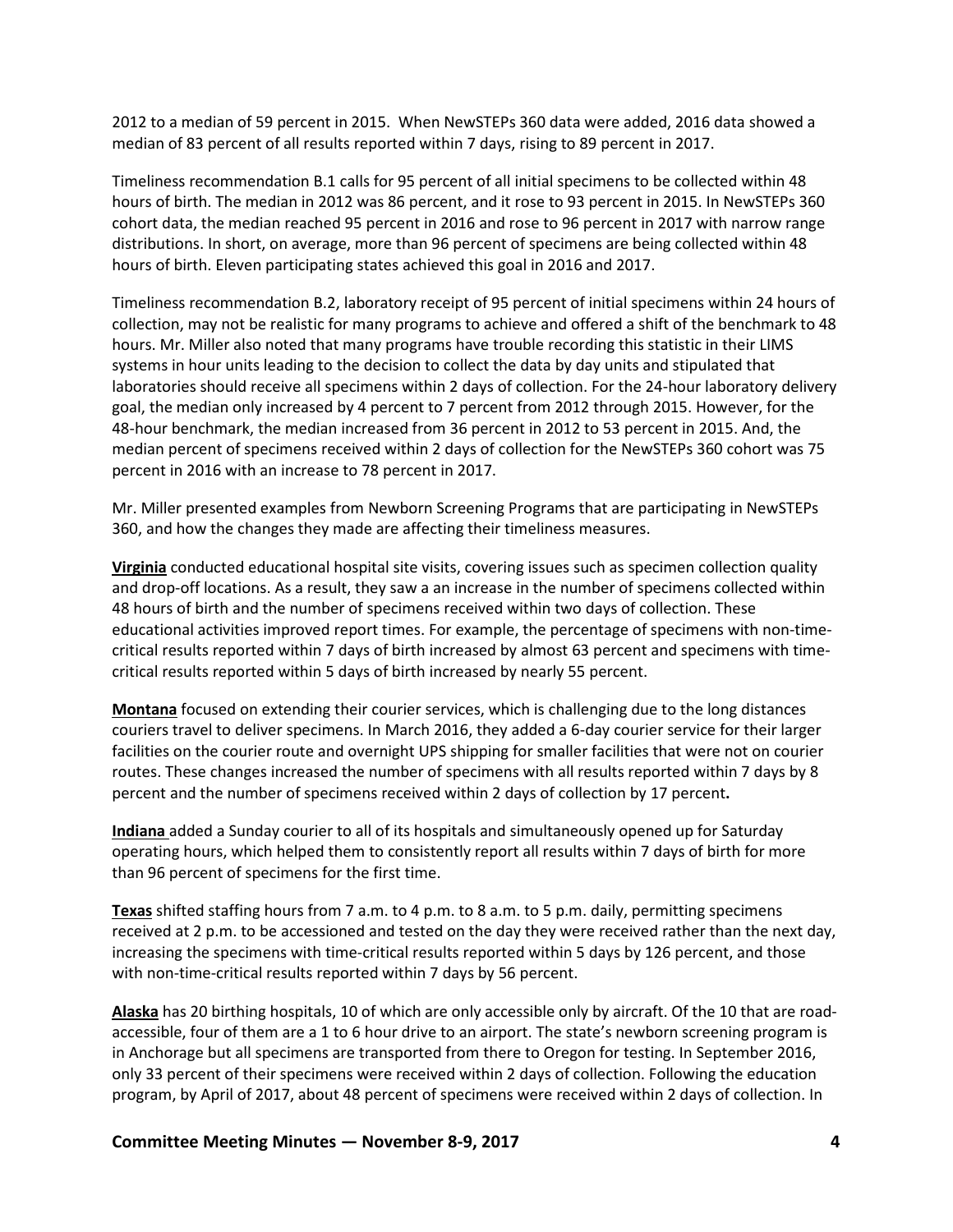June 2017, they began using a courier that flew 7 days a week (adding weekends and holidays) and now the Oregon NBS laboratory receives almost 64 percent of specimens within 2 days of collection. The Oregon NBS laboratory has also made internal improvements. These efforts combined results in a 538 percent increase in the number of specimens reported within 7 days of birth for the state of Alaska.

**Iowa** found that a specimen collected on Friday may not be delivered to the laboratory until Monday and not tested until that day or Tuesday, resulting in a 6- to 7-day report time. Iowa also noticed 80 percent fewer births on weekends, due in part to Cesarean sections and induced births being scheduled during the week. Iowa NBS program now provides a same-day, 7-day courier service and their laboratory is open 20 hours per day, every day. They stress to couriers that they are carrying packages the delivery time for which, could affect a life. As a result, more than 96 percent of specimens are collected within 48 hours of birth and more than 96 percent of specimens are received within 1 day of collection, more than 90 percent of time-critical results are reported within 2 days of receipt and, more than 96 percent of non-time-critical results are reported within 4 days of specimen receipt. In addition, more than 99 percent of time-critical results are reported within 5 days of birth, and more than 96 percent of non-time-critical results are reported within 7 days of birth.

Mr. Miller summarized lessons learned. Improving timeliness requires educational activities, expansion of courier services and operating hours and improving lab processes. Even incremental improvements take a lot of time and effort and programs face geographical barriers. States also need to examine their data for challenges, such as Iowa's differences in their day-of-week births. He also pointed out that outof-hospital births still pose timeliness challenges, including midwife birth sand babies in the NICU; anything that falls beyond a standard well-baby unit birth. One of the greatest outcomes from NewSTEPs 360 so far is the opportunity it gives newborn screening programs to collaborate to develop new ways to address timeliness obstacles and concluded that since activities began for NewSTEPs 360 in January 2016, in the participating states, more than 74,000 additional newborns have had specimens collected within 48 hours of birth that otherwise would not have, an additional 62,000 newborn specimens were received within 2 days of collection, an additional 378 newborns' time-critical results were reported within 5 days of birth, and 2,000 more non-time-critical results were reported within 7 days of birth. Finally, all results for an additional 117,000 newborns were reported within 7 days of birth.

## <span id="page-8-0"></span>**A. Discussion**

Dr. Powell noted that time-critical conditions are not uniformly defined by states. There are professional organizations that provide guidance on this. States do not all use the same metrics. Participating state programs submit differing data metrics and define these metrics differently. Is there something the Committee could do to help make data reporting more consistent across the states and encourage more states to participate? Mr. Miller welcomed Committee support, noting funding would be needed. Dr. Tarini indicated the Committee might be able to make written recommendations on data collection practices. Dr. Bocchini pointed out that part of the Committee's responsibility is timeliness in reporting and he suggested that the NewSTEPs stay in touch with the Laboratory Standards Workgroup, which is responsible for following efforts in this area to develop a better understanding of how the Committee can help; he agreed that written recommendations could help to have an impact. Dr. Shone said that the need for resources is not limited to timeliness, there are also issues implementing screening for new diseases and follow up efforts; for example, many states lack the time or staff to provide the data NewSTEPs is requesting. Dr. Matern suggested the Committee recommend Iowa's approach as a best practice. Mr. Miller said that some states may not have the resources to follow Iowa's example. Dr. Baker suggested that NewSTEPs provide an incentive for states to report data by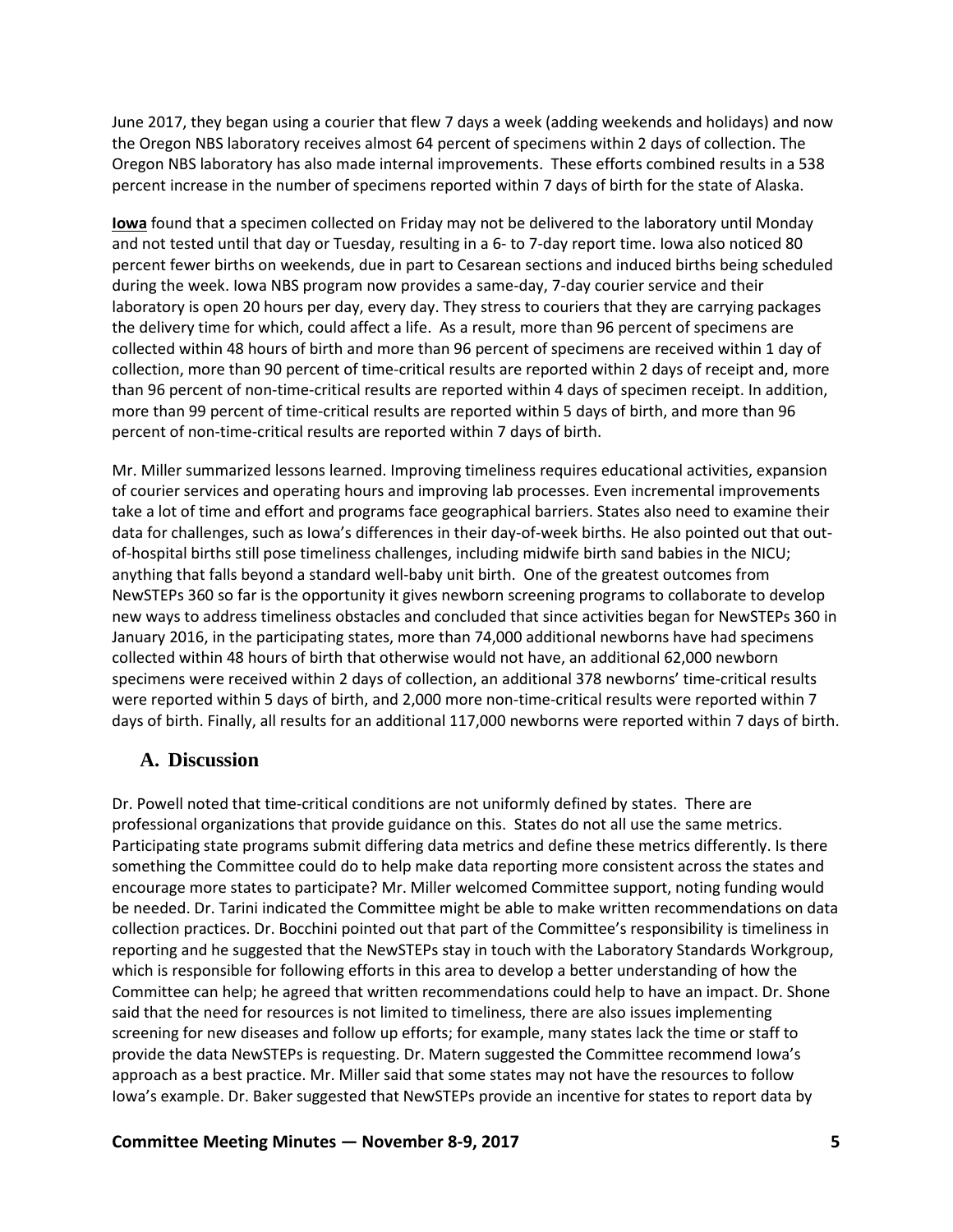offering them reports, perhaps in the form of infographics, similar to those Mr. Miller displayed in his presentation, that they could use in their reports. Mr. Miller said NewSTEPs has about 15 interactive infographics online that update automatically based on data entered into the repository. Dr. Tarini suggested that states be asked how these resources can be made valuable to them. Dr. Kelm noted that some states are not collecting data on time-critical conditions and "transport to the lab" could mean different things to different states. Mr. Miller said that states have trouble using their LIMS to record these cases and that it requires working with a vendor or programmer to vary the system's data collection parameters; thus, an examination of internal as well as external processes and procedures is necessary to improve timeliness. Dr. Parisi asked when in the process is a result considered to have been reported. Mr. Miller said it varies based on whether the result is time critical; at that point, it occurs when the laboratory is phoning the result to the physician; for all other results, it is when the final report is sent, which may not take into account when the physician receives it.

## <span id="page-9-0"></span>**III. Public Comment**

## **A. Dr. Darryl Devivo, Sidney Carter Professor of Neurology and Pediatrics at the Neurological Institute at Columbia University**

Dr. Devivo addressed the need for newborn screening for spinal muscular atrophy (SMA) in light of the availability of Spinraza (nusinersen) an FDA-approved, effective therapy for the condition. He noted that clinical trial results were published in the New England Journal of Medicine on November 2, 2017. Studies of mice and humans indicate that early intervention is most effective because the degenerative process is most aggressive within the first six months of life; he also noted that destroyed motor neurons cannot be replaced. He cited the ENDEAR study in which 75 percent of younger-than-12-weekold infants who received the drug gained motor skills but the average age of clinical diagnosis for babies with type 1 SMA is 4.9 months. He noted that a pilot study of SMA newborn screening in New York identified an infant with a homozygous SMN1 deletion and two copies of the SMN2 gene. After being enrolled in the NURTURE clinical trial and treated with Spinraza at 15 days old, she is, at 16 months of age, meeting all normal developmental milestones and is walking and running. By contrast, most type 1 infants fail to make motor gains after initial presentation. He concluded by asking the Committee to recommend that SMA be added to the Recommended Uniform Screening Panel (RUSP).

## **B. Maria Spencer, Vice President of Policy and Advocacy, Cure SMA**

Ms. Spencer spoke regarding the nomination of SMA to the RUSP. She indicated that SMA meets the required criteria for addition to the panel which are that it: 1. be identifiable within two days after birth, 2. have a screening test available; 3. benefit from early detection and intervention; and 4. have an effective treatment.. She noted that many children are being treated for this condition, which she referred to as the leading cause of death due to a genetic condition for children younger than two years old. She stressed the importance of treating SMA pre-symptomatically and the importance of adding it to the RUSP to ensure that treatment leads to the best possible outcomes and saves lives.

## **C. Cheryl Yoder, parent of two children diagnosed with SMA type 1**

Dr. Bocchini explained that Ms. Yoder's son was tested at birth and treated with Spinraza by his third week of life. Ms. Yoder explained that her daughter, Ariel, was not diagnosed with SMA until she was six

### **Committee Meeting Minutes — November 8-9, 2017 6**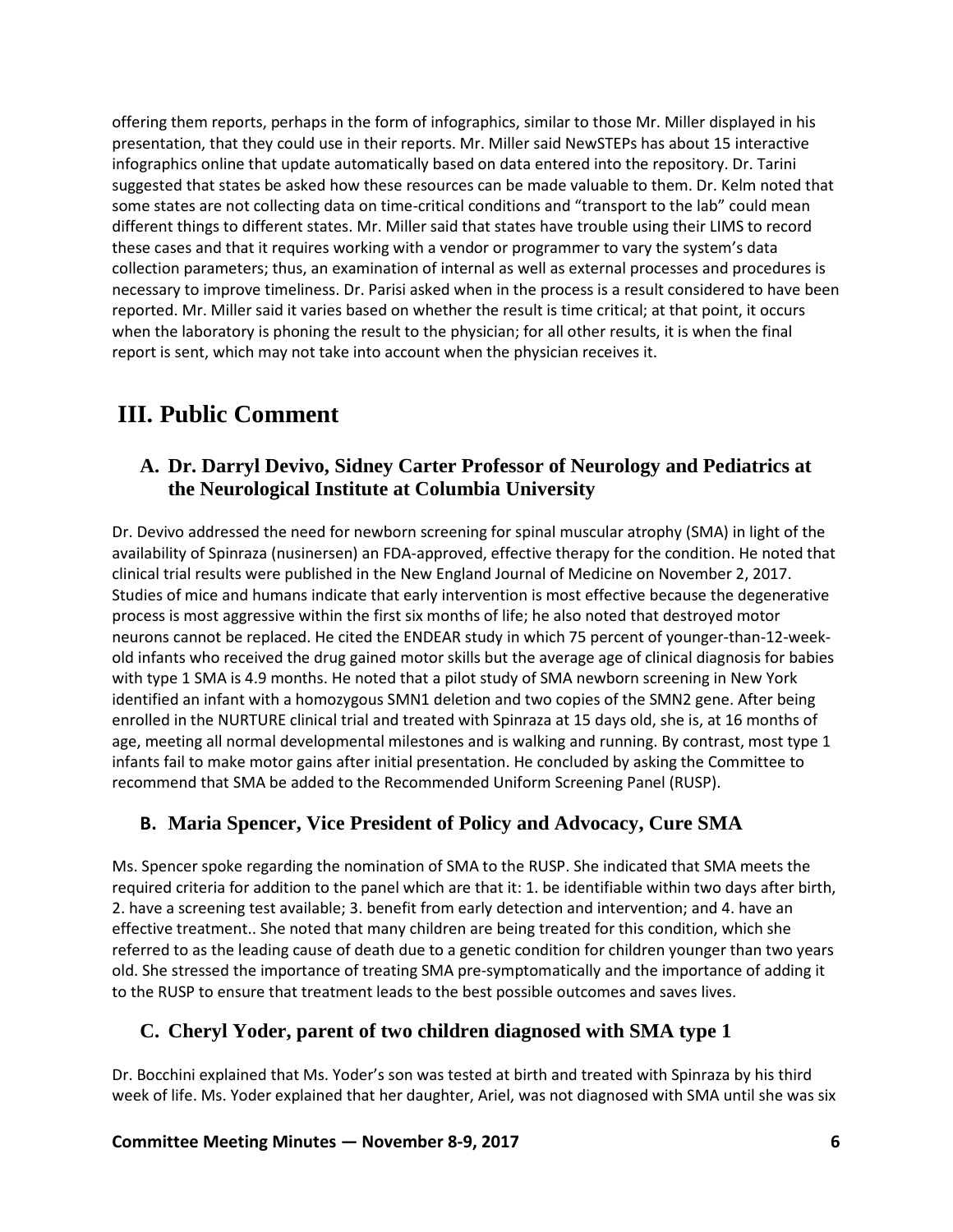months of age, five months after she began showing motor impairment. She passed away at 16 months of age. Her brother, Jace, was diagnosed at eight days of life, and enrolled in the NURTURE study. He received Spinraza on the 25<sup>th</sup> day of life. At two years of age, he has achieved many motor milestones, including walking independently, talking, singing and climbing steps. She stressed that newborn screening for SMA is the key to helping children with this condition to thrive.

## **D. Kristin Stephenson, Senior Vice President and Chief Policy and Community Engagement Officer, Muscular Dystrophy Association (MDA)**

Ms. Stephenson explained that MDA represents more than 40 different neuromuscular disorders, including Pompe disease, SMA and muscular dystrophy. She said that MDA supports more than 150 care centers nationwide that handle the above-mentioned and other neuromuscular disorders. Many clinical trials that are held to investigate potential therapies for these disorders are held at these centers. MDA also has a disease registry that collects provider-entered data on SMA at 26 of the care centers in 16 states and plans to share these data with the Committee. She requested that SMA be added to the RUSP.

## **E. Annie Kennedy, Senior Vice President of Legislation and Public Policy, Parent Project Muscular Dystrophy (PPMD)**

Ms. Kennedy spoke on behalf of PPMD noting that 8,000 people in the United States have Duchenne muscular dystrophy, one of the most common and fatal genetic disorders that is diagnosed in childhood, affecting about one in every 5,000 live, male births. Although always fatal, early treatment can add up to decades to an affected person's lifespan. Two therapies have been approved in the United States to treat Duchenne and the Food and Drug Administration (FDA) is reviewing a third that has been approved abroad. Other investigational therapies are being explored and three gene therapy programs are moving into the clinic in coming weeks. For the past three years, the organization has convened experts in Duchenne and newborn screening to build an infrastructure to develop evidence to support Duchenne newborn screening. These efforts have led to the creation of information technology tools to support screening development and diagnosis technologies and to enable longitudinal studies to understand health outcomes of infants who are diagnosed and treated early. PPMD plans to make these tools available for population-based newborn screening and state program screening program implementation. PPMD has also been working to achieve reauthorization of the Newborn Screening Saves Lives Act and federal funding for U.S. newborn screening. PPMD believes that the use of an established, centralized infrastructure for newborn screening pilots will accelerate the production of evidence, submission of a RUSP nomination packet, review and recommendation for RUSP status and from there, nationwide newborn screening.

## **F. Ernest Shu, Cardiovascular Product Manager, Admera Health**

Mr. Shu explained that Admera Health is a Clinical Laboratory Improvement Amendments- (CLIA) certified and College of American Pathologists' (CAP) -accredited laboratory based in New Jersey that uses next-generation sequencing technology to advance personalized medicine. Admera Health focuses on pharmacogenomics, non-invasive cancer screening and inherited cardiovascular diseases. Physicians and patients receive diagnostic test results in reports that are designed to help them make informed treatment decisions. They recently launched two direct-to-consumer tests: one detects inherited high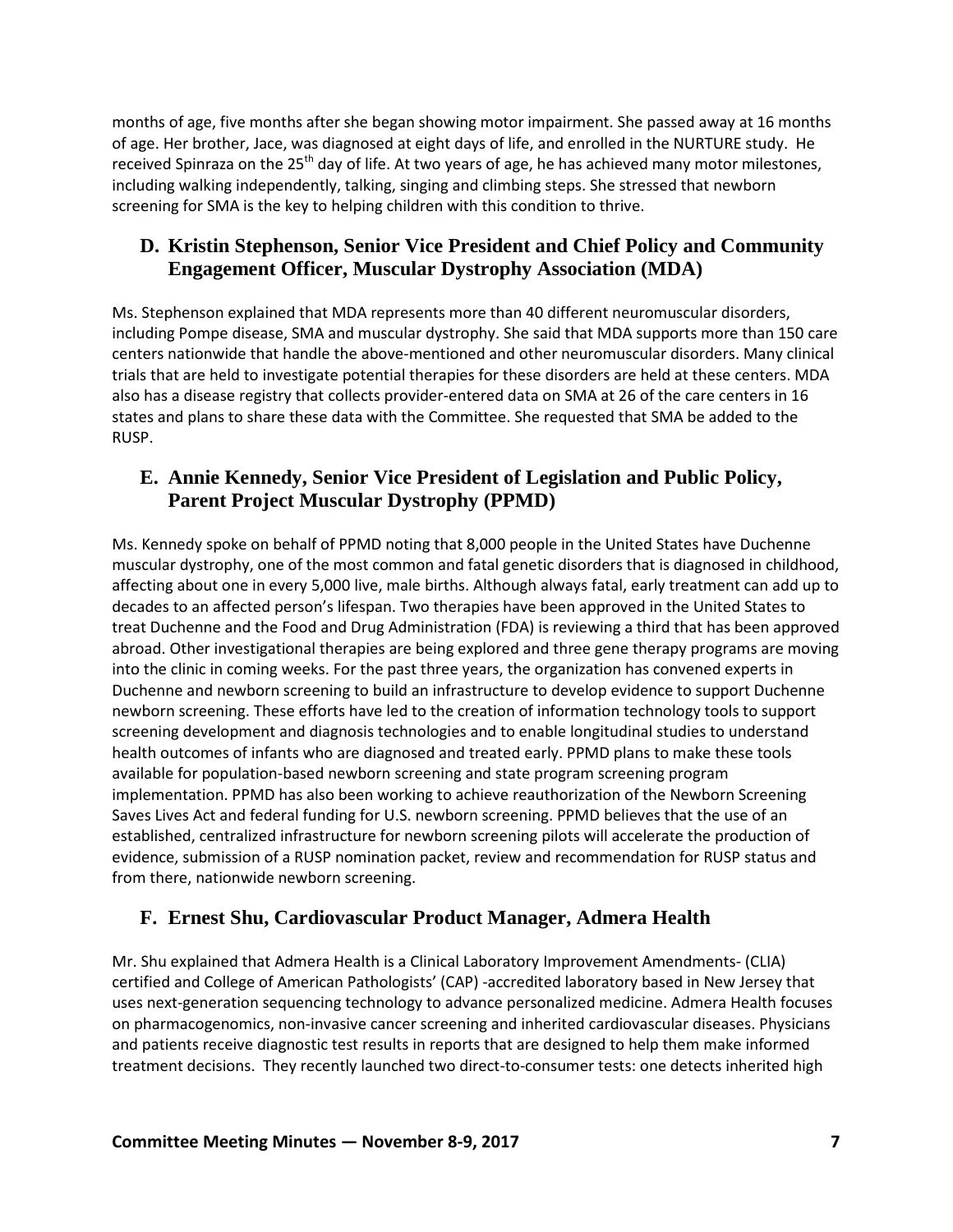<span id="page-11-0"></span>cholesterol (familial hypercholesterolemia); the other is for inherited diabetes (mature onset diabetes of the young).

# **IV. Implications of Detecting Carriers through Newborn Screening**

*Michael Watson, Ph.D. FACMG Executive Director American College of Medical Genetics*

*Aaron Goldenberg, Ph.D., M.P.H. Associate Professor of Bioethics and director of Research, Department of Bioethics Case Western Reserve University*

### *Michele Caggana, Sc.D., FACMG*

*Director, Newborn Screening Program New York State Department of Health*

Dr. Watson began with a reminder that newborn screening programs do not conduct carrier screening; carriers can be detected in the course of newborn screening, but the goals of each type of screening differ. Deciphering between carriers and non-carriers can be more difficult than deciphering between those with and without a condition; however, second-tier testing could change this. Example, immunoreactive trypsinogen (IRT) is the primary marker for most states for cystic fibrosis screening, however there is now a second tier molecular test that could potentially detect carrier status. Another example offered is lysosomal storage disorders, most of which have a second tier molecular test.

At this time, no conditions involving autosomal dominant inheritance, such as Huntington Disease, are part of newborn screening programs. Conditions with an X-linked recessive inheritance pattern, such as X-ALD and Fabry, are being screened for in some states. Female carriers who have one copy are at risk for disease because of the effect of X chromosome inactivation. It is possible to imagine a bell curve of cells in a female in which half of the cells may have one active X chromosome and in the other half, the other X chromosome is active. X-linked disease is often milder in females than it is in males. This impacts the ability of a screening method to differentiate carriers.

Among non-traditional inheritance patterns, conditions such as Fragile X are not covered by newborn screening but have been proposed as a candidate for the RUSP. People who have pre-mutations are at risk of instability, which means the triplicate repeat mutation can expand to a full mutation in offspring, leading to a child with fragile X syndrome. He predicted that consideration of each disorder will be necessary to determine the associated conditions manifested by carriers, their severity, and whether they should be detected in newborn screening because there are far more carriers than clinically affected individuals.

In newborn screening where the goal is to identify individuals with conditions in order to intervene to ameliorate the clinical phenotype, the focus is not on whether there are reproductive or familial implications of finding carrier status. . However, this information is valuable in a familial context when one wants to explain to a couple, both of whom are carriers, the potential risk of having an affected child. This also has implications for cascade testing, which refers to identification of an affected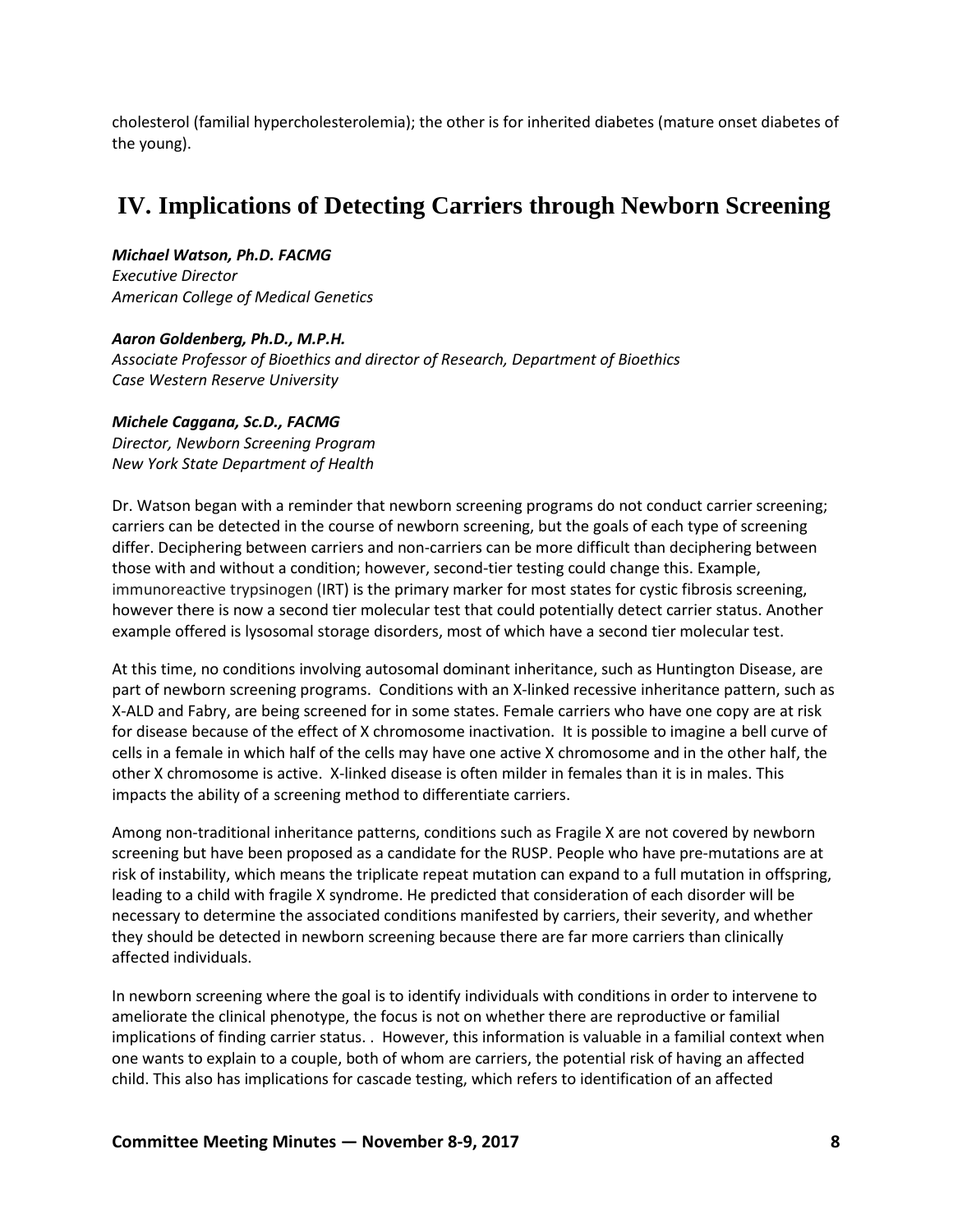individual in a family. Cascade testing can be effective among rare conditions because it is easier to detect when you know to look for it in relatives of someone who has, or is a carriers for, a condition. However, the question arises, if the person's status is not clinically relevant to that person, should the information be discussed? The decision to do so can have unforeseen consequences. For example the clinical genetic community is now following up on carriers of X-ALD that have been found related to infants detected by NBS; if this occurs with other conditions, it will further burden an already small workforce. In the case of carriers for autosomal recessive disorders, they rarely show a clinical phenotype related to the condition. There may be biochemical evidence, but rarely any clinical evidence.

In the end, it boils down to the clinical issues associated with those who are carriers: What proportion of them may develop the severe form that triggered screening in the first place versus those that may have one of these milder forms of disease, and then, whether whatever form they have is treatable? Whether the screening workforce can handle additional screening and follow up is also an issue in this time of limited capacity. Dr. Watson concluded by saying that the general recommendation has been not to test children unless the result will directly benefit the child, but decisions must also be made regarding whether carrier statuses will be reported; this too comes back to whether it holds any benefits for the child.

Dr. Goldenberg focused his presentation on the debate over whether, and when, to convey carrier status in newborn screening programs. He offered the example of sickle cell screening in the 1970s, when states started mandating screening but the laws were written without consideration of how much education and counseling would be needed, which led to confusion about the implications of being a carrier and the potential for stigmatization, including discrimination and the loss of self-esteem.

Dr. Goldenberg noted that the approach used to deliver this information can affect how it is received by patients and families, citing a UK study that revealed increased anxiety among parents who received carrier status results from screening for cystic fibrosis and sickle cell. He stressed the need to deliver such results in a way that makes recipients feel comfortable and called for more studies on the potential impact of imparting the carrier status results.

Despite these challenges, he argued for early detection of carrier status involving conditions that could cause health effects in early or later childhood but that the case is less clear for health benefits that emerge in adulthood. Although this knowledge could lead to more screening and intervention, it could also result in misunderstanding of the condition, potential discrimination, unnecessary screening and increased anxiety among children as well as their families. Dr. Goldenberg described the "child's right to an open future" as the concept that certain adults — including government officials and clinicians should hold certain rights, including information, in trust for children until they are adults, a reflection of the fact that only adults have full autonomy. Many people are now electing to undergo carrier screening before having children for 100 or more conditions, many of which are on or could be added to the RUSP, such as cystic fibrosis, Pompe and SMA, which removes this whether-to-notify dilemma. On the other hand, some of the tests are expensive and not everyone has access to information they need to understand the test results or their implications. The argument has also been made that screening should be expanded beyond newborns to include those who might use it to make reproductive decisions. He posted the question as to whether this moves newborn screening away from focusing on potential benefits to individual newborn.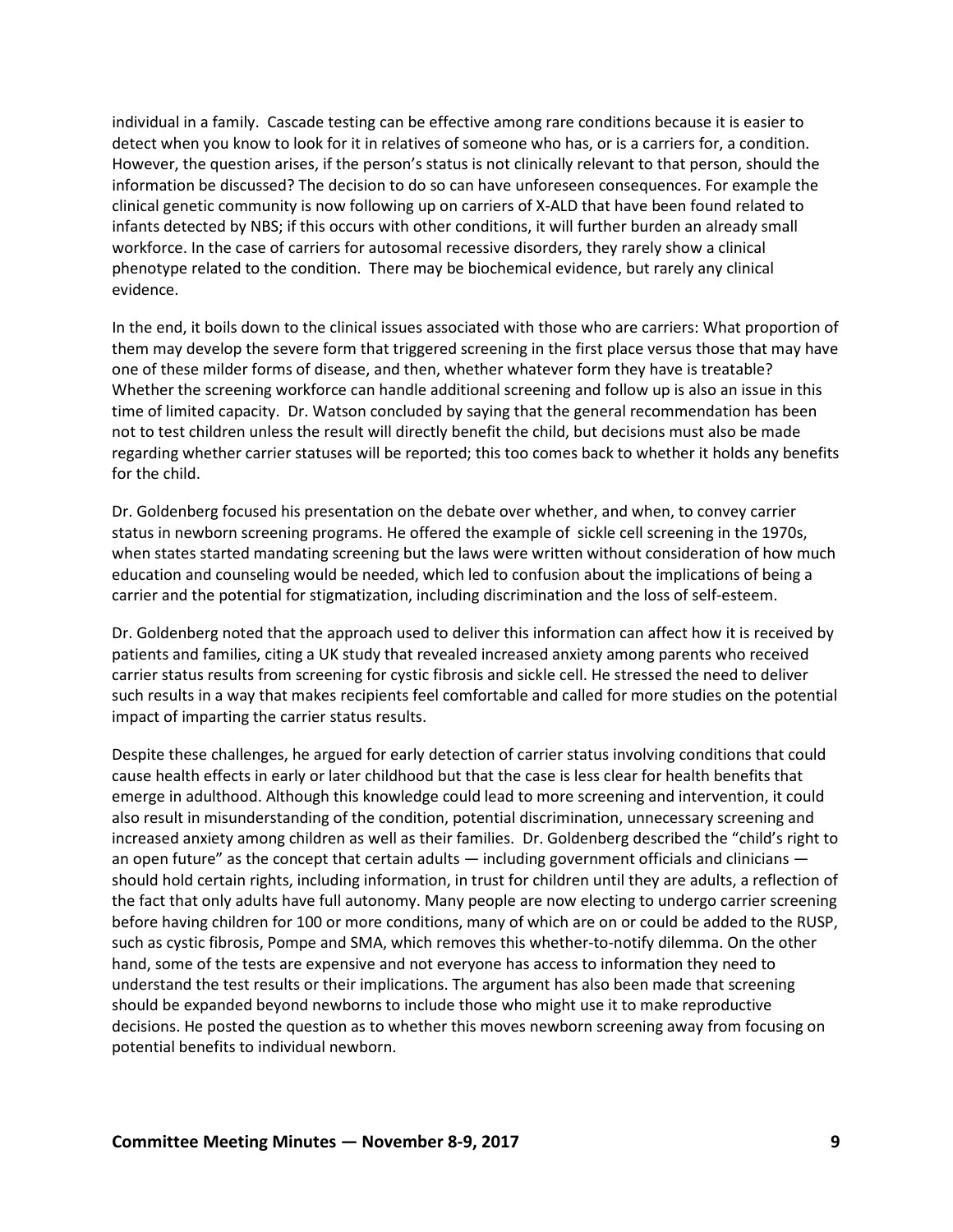Another question ethicists are dealing with is whether programs can force parents to learn their carrier results; whether it is justified to violate the right not to know, especially if such information conveys no benefits to newborns. He asked whether there should be a consent process for carrier status and, if so, whether it would it resolve this debate. Some scholars have argued that only targeted groups should be screened. Some experts have called for recording carrier status in medical records to be revealed later. However, this could differ based on condition and when results would be clinically relevant, policies that are in place, and the potential impact of providing this information. The research he and Dr. Tarini conducted revealed some professional ethical conflicts. On the one hand, providing screening results does not mean that it will be clear how the results should be dealt with, which should perhaps lead to more debate on what type of and how much information to provide. On the other hand, many programs feel obliged to report what they find and withholding such information, even temporarily, could prevent a family from gaining a key piece of information.

He concluded by saying that deciding whether to provide carrier status should be accompanied by communication and education that helps parents feel comfortable about the information they are getting. This includes taking into account the traits and approach of the provider and the atmosphere and setting in which the information is delivered. It is also important to fully understand the potential impact of storing this information in a medical record for later transmission. Considering consent processes is important as well. More studies on these issues are also needed.

Dr. Caggana discussed lessons learned about the implications of detecting carriers through newborn screening. New York conducted an SMA pilot study, funded by BioGen, which began in January 2016 at three New York City hospitals. The results were recently published in the journal *Genetics in Medicine*. Project goals: 1) develop an SMN1 assay that can be used in newborn screening (which searches for homozygous deletion in the SMN1 gene); 2) demonstrate the feasibility of high throughput screening and; and 3) offer screening and assess uptake and outcomes, including how parents feel about receiving a carrier result. Recruitment was done using an opt-in model, which requires parental consent.

The team does not specifically sequence for carriers, however the screening methodology can identify carriers, in the process of screening for SMA. One deletion in exon 7 is reported as a carrier, a homozygous deletion is reported as affected.

As of about a month ago, 8,167 infants were screened; 93% of parents who were approached opted in for screening. In a birth population of 250,000, the team would expected to see between 24 and 40 cases per year. So far, one infant with SMA has been identified, among the 8,167 screened. The researchers believe this could reflect bias in terms of the location of the hospitals and the race and ethnicity of patients. That infant began treatment at 15 days after birth and remains asymptomatic at 21 months old.

Hospital-based coordinators describe the study to parents and a pamphlet and a You Tube video are also available; consent is conveyed through a tablet form. Genetic counseling was offered to the 113 parents of newborns with a carrier result; 16 agreed to a genetics referral, 11 made appointments, 8 kept the appointment. Although most parents initially expressed concern over the news, they understood the difference between being affected by a condition and carrier status. Almost 47 percent of parents who were counseled knew they had the potential to be carriers because they had been identified as such during prenatal screening and were less concerned at the beginning of these meetings. The report is available as part of the newborn screening test report and is posted on the website.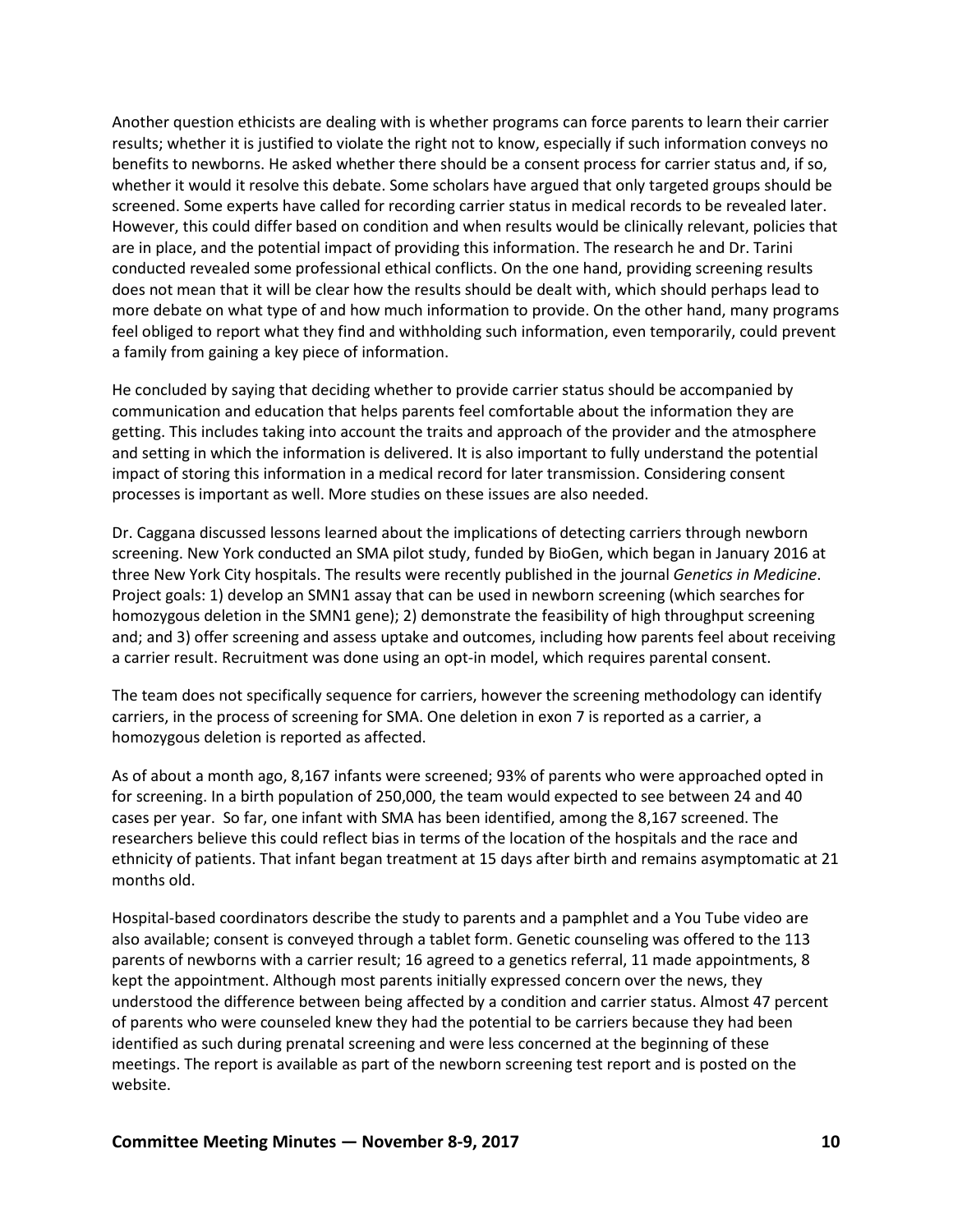From the pilot, the researchers concluded that SMA testing is feasible at a cost of about 20 cents per infant but Dr. Caggana cautioned that this is because the team was able to multiplex it with SCID; thus, there was no need to set up a new assay or obtain equipment. The only cost was for probes and the cost does not factor in follow-up and education. Of the families who were approached about screening, 93 percent opted in. The overall carrier rate in New York is slightly lower at 1 in 72.

New York has three other conditions that are screened for that include carrier results: hemoglobinopathies, cystic fibrosis, and adrenoleukodystrophy. New York identifies approximately 7,300 carriers of a hemoglobinopathies. The information is included in the report no other follow-up or other action is taken. About 800 babies screened each year have a positive CF screening result. These infants are followed up, requiring a sweat test. Approximately 600 are found to be carriers. Overall carrier frequency is about 1 in 400, but the expected rate is about 1 in 35, so some carriers are not identified. Adrenoleukodystrophy carriers are recorded through reports and require follow up referrals. From data on almost 900,000 infants, 69 referrals were made, 25 female carriers were identified as well as one male carrier, a child affected with Klinefelter syndrome who was heterozygous for an adrenoleukodystrophy mutation. These cases are followed up and incidence rates are in line with what is published.

Dr. Caggana sent a note to genetic specialists, asking them whether SMA carriers should be reported. All of these specialists said they believed reporting would trigger a higher number of calls from pediatricians, primary care physicians and families. The specialists believe they do not have enough counselors to handle the volume and it would, therefore, be burdensome.

The counselor the team spoke to said that a number of people do not come in for a follow-up to prenatal screening because they are already aware of their carrier status. Many parents do not realize that they should not expect to spot symptoms and few parents request follow-up sequencing. The counselor also said it can be difficult to gain a parent's full attention during phone consults, that it is impossible to read body language and that each consult can take 15 minutes, which can be difficult to fit in if one has to conduct 13 or 14 per day.

Issues that need to be resolved include the fact that current regulations must be changed if carrier screening for SMA is taken to full scale, and the New York Department of Health is still in the process of forming a care center network of neuromuscular specialists to see the infants. Funding is provided for laboratory equipment but not for education and follow-up and the question of reporting carrier status must be resolved. Other considerations include how to conduct and manage late-onset detection, false negatives, the cost of treatment, when to initiate treatments, and how to decide treatment protocols.

## **A. Discussion**

<span id="page-14-0"></span>Dr. Berry asked what the Committee could do to help address the need for labor and other resources to improve reporting of carrier status and provide the counseling this would entail. Dr. Watson said it would be necessary to examine the capacity of the public health care system. Dr. Goldenberg said that the ability to do extensive counseling is lacking and more research is needed to determine how to alleviate anxiety over carrier status reporting in a time-effective manner. Dr. Caggana said that wellproduced infographics could be a good way of relaying carrier information to providers who can share it with parents rather than sending parents to specialists who send them to counselors, but the message must be tested among various types of people to ensure the messaging is clear. Dr. Tarini warned that providing counseling about SMA carriers has to open the door for counseling for other conditions such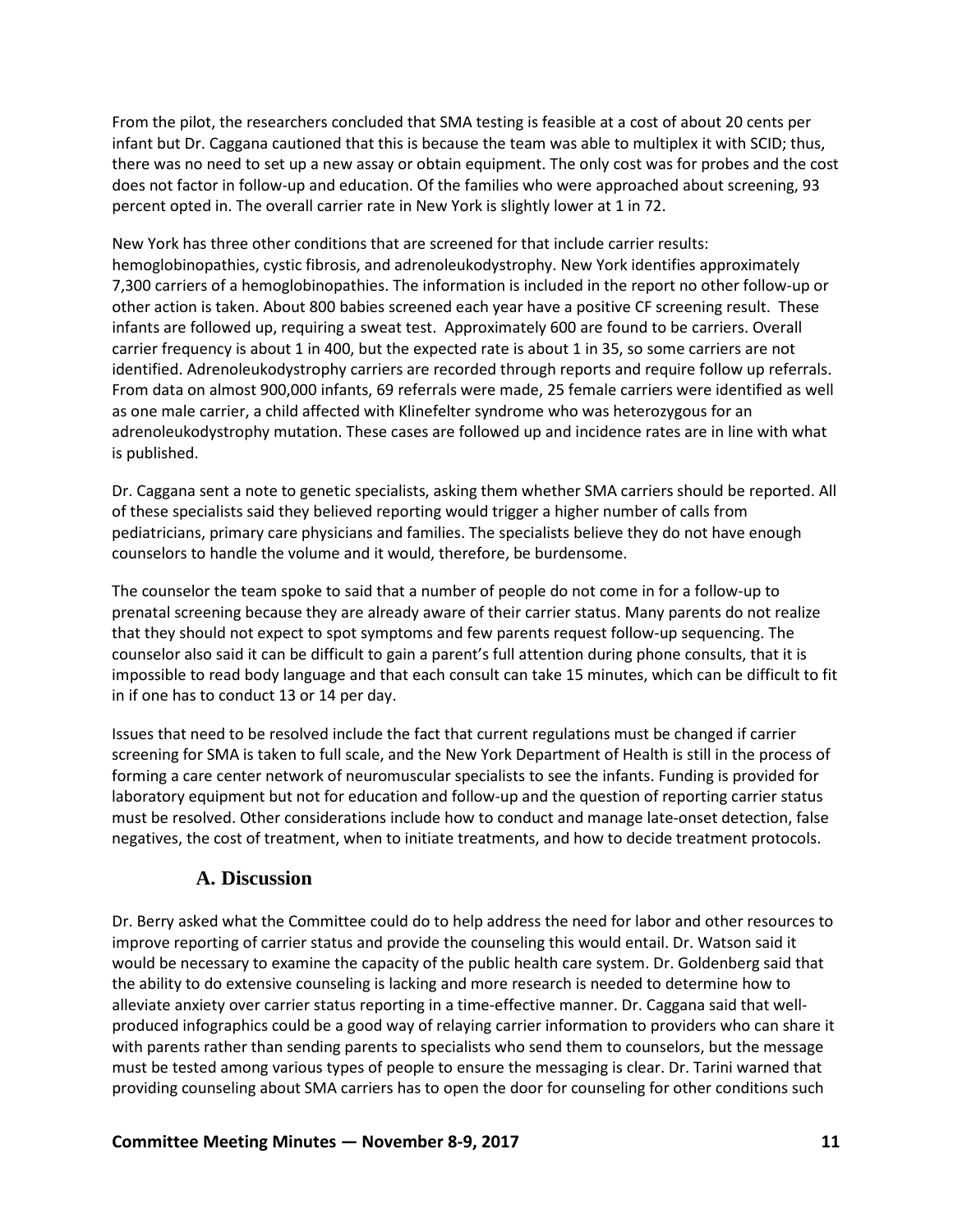as hemoglobinopathies and that all conditions must be handled the same way. Dr. Caggana indicated that New York sends letters to families with hemoglobin carriers and encourages them to talk to their pediatricians about this information. Dr. Berry suggested that professional organizations might be able to do more to educate the general public about carrier status and its significance. Dr. Watson said this issue warrants more discussion, such as when it is clinically appropriate to refer carriers identified through newborn screening program to follow up services. Dr. Goldenberg said that discussion should focus more broadly on what condition-specific policies or educational materials and how many counselors are needed, especially as universal and expanded carrier screening becomes more common. Sharing lessons across the pre- and post-natal world could be helpful. Dr. Shone warned that increasing testing for carrier status will require a broad spectrum of adjustments over the screening/testing spheres, including more second-tier or diagnostic testing, which could be hard to sustain. Dr. Brosco pointed out that when deciding whether to add SMA to the RUSP, it is important to note the carrier rate is between 1 in 40 and 1 in 70. Ms. Scott asked how many potential SMA patients might be missed or classified as carriers if additional sequencing isn't done to ensure there is no point mutation. Dr. Caggana said the residual risk of an infant having SMA is less than 1 in 1,000 with a deletion copy of SMN1 and 1 in 2,000,000 that they would have two point mutations in a screen.

## <span id="page-15-0"></span>**V. SMA Evidence Review — Phase II**

### *Alex R. Kemper, M.D. M.P.H., M.S.*

*Division Chief, Ambulatory Pediatrics Nationwide Children's Hospital Lead, Evidence-based Review Group*

Dr. Bocchini explained that Dr. Kemper is delivering a presentation on the status of the systematic evidence review for SMA, a nine-month process, conducted by an Evidence-based Review Group (ERG). Dr. Kemper is presenting interim findings today. Dr. Kemper introduced Dr. K.K. Lam, project leader, with whom he has been working on this project. He said that a great deal of evolution is occurring in the SMA sphere. Two major articles related to SMA were recently published in the *New England Journal of Medicine*, one of which focuses on treatment with nusinersen; the other discusses a gene therapy approach.

The ERG held its second technical meeting and is working on issues related to follow up interviews. In terms of literature review, of 2,447 journal articles that were published between 2000 and June 2017, 221 were retained for review and extraction. Most of these do not focus on treatment outcome because those studies are only now emerging; many focus on screening. Many results come from New York and CDC. Dr. Kemper reported that screening research projects have been conducted in Utah and Colorado and legislation has been approved in Missouri and Minnesota. Several other states are considering screening as well. Dr. Matern said a Minnesota advisory committee that advises the Commissioner of Health recommended that SMA be included on the state panel but, to his knowledge, no legislative action was actually taken.

CDC has developed screening methods and makes proficiency testing available and its focus is on realtime qPCR for SMN1 exon 7 deletion, which uses specific probes to increase specificity in the presence of SMN2. It is highly accurate in identifying exon 7 deletions in both alleles and can be multiplexed with SCID at an estimated cost of less than 10 cents per sample; it does not identify carriers.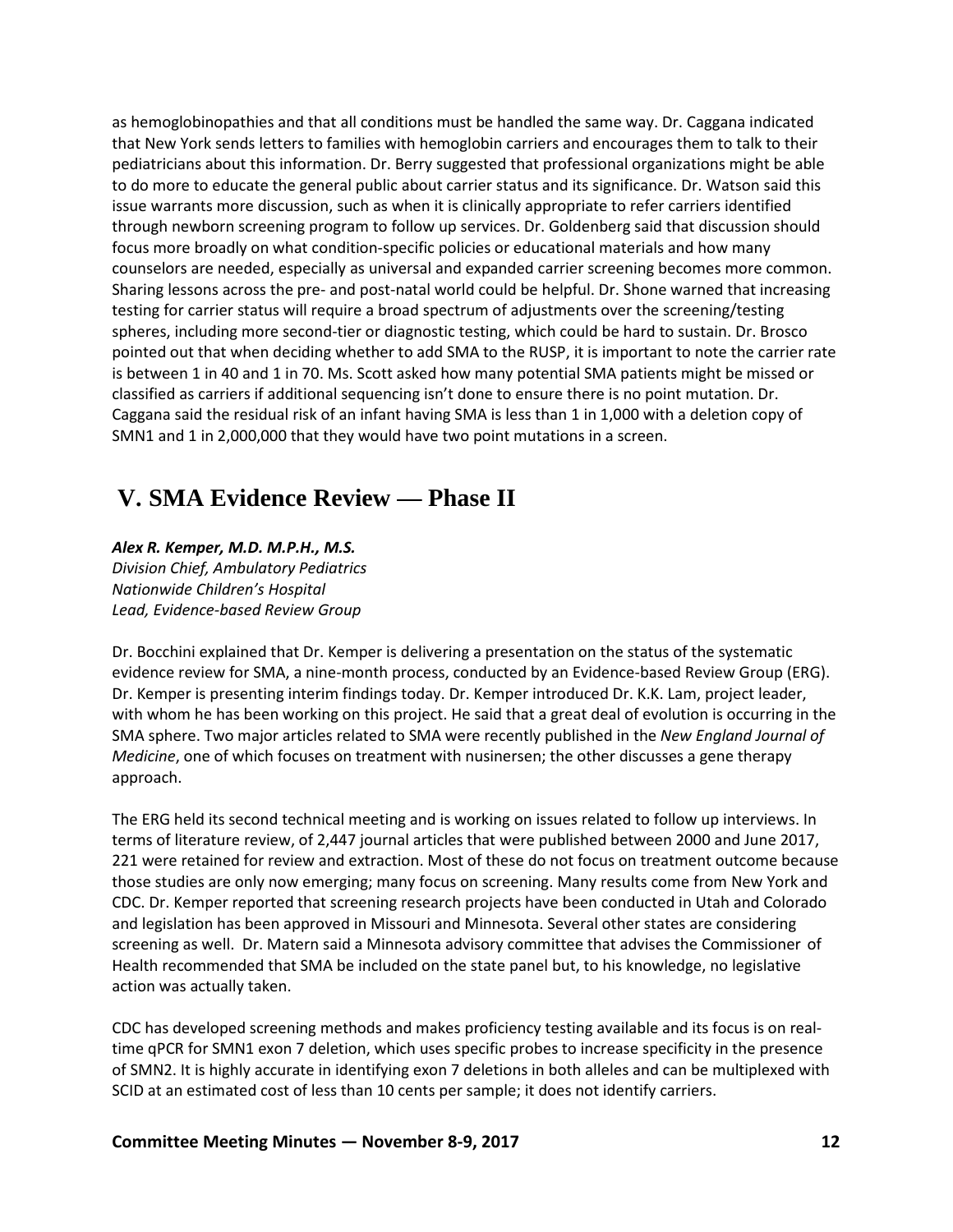Dr. Kemper summarized the ENDEAR study, a phase 3, randomized trial of nusinersen used to treat infants with SMA, which could be most relevant to the Committee's decision-making process. The study focuses on infants with a genetic diagnosis of SMA who have two copies of the SMN2 gene, developed symptoms prior to 6 months of age, and were 7 months or younger at the time of study. Infants couldn't have hypoxemia, at the time of screening for study participation. These infants were not identified through newborn screening but were symptomatic and referred for the study at an early age. He said that those who were enrolled in the study at 12 weeks of age, rather than 12 weeks after becoming symptomatic, appeared to show better outcomes.

A kick off meeting was held on the public health system impact (PHSI) assessment, which included discussion of an SMA screening information fact sheet and the PHSI surveys. The initial survey closed on November 17. Follow-up interviews will be conducted with states that have mandates to screen to understand how they are implementing screening. States will be asked to estimate costs using a tool the ERG developed previously. Modeling will be done to quantify the impact of screening all 4 million newborns in the United States compared to reliance on clinical identification. More information on motor deficits is also becoming available. The main focus has been on type 1 SMA; it would be ideal to model other forms that could be clinically significant but that may not be feasible. He noted that CDC data indicate that the false negative rate is likely to be quite low; copy numbers can be incorporated in the model to modify results as needed. The next step is to develop estimates for modeling parameters, much of which will be derived from studies under review. The Technical Expert Panel will convene in December to examine the model and see whether the parameters make sense. Dr. Lam said that available evidence seems to say that treatment is indicated for symptomatic SMA patients with copy numbers up to three, based on the ENDEAR and the (as yet unpublished) CHERISH studies.

## **A. Discussion**

<span id="page-16-0"></span>Ms. Scott asked how clear the treatment protocols are, what the level of consensus is on regarding the protocols among clinicians who will treat identified children, and if there are any potential harms of treating too soon or too late? Dr. Lam said that a group of experts on treatment, led by Cure SMA, is examining these issues using a Delphi process. Dr. Matern asked whether data are emerging that reflect treatment outcomes among infants that were detected through newborn screening. Dr. Lam explained that the NURTURE study, an open-label trial focusing on pre-symptomatic infants, is at an earlier stage and results are being compared to historic norms but interim results appear to be promising. Dr. Berry asked whether the cost of treatment, based on how many affected infants would be born in any given state, would be included in the review. Dr. Kemper said the review will be limited to the costs a newborn screening program would incur. Dr. Lam indicated there is research on the costs of treatment. Dr. Matern said that BioGen has a program to provide treatment to anyone, regardless of ability to pay. Ms. Saarinen asked whether any advocates or parents of SMA infants are on the technical expert panel. Dr. Kemper explained that a parent advocate was able to attend the first meeting. Ms. Saarinen questioned whether the evidence review report should dictate follow-up. Dr. Kemper said that the goal is not to develop clinical guidelines but to see whether there is some consensus about what to do when a case is identified  $-$  whether the benefit that may be derived from studies can be translated to care  $-$  but it does not imply total consensus. He also pointed out that, although the focus is on nusinersen for treatment, which has changed care for SMA dramatically, it is one component of a therapy for SMA; others include pulmonary evaluation, physical therapy, occupational and physical therapy, etc. Ms. Saarinen also expressed the hope that, because the most severe cases of SMA are being targeted in the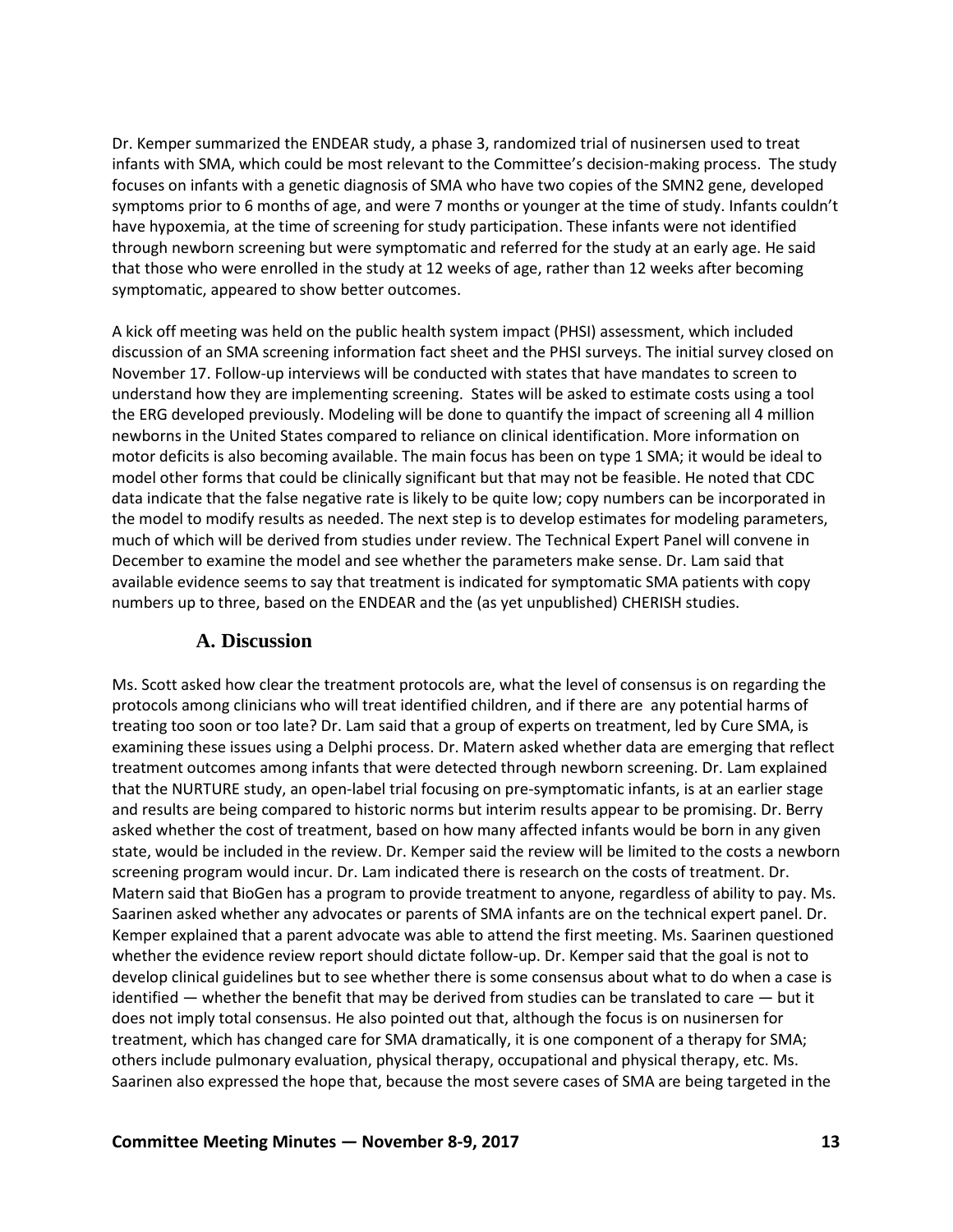evidence review, the needs of children who may not need early life-threatening intervention will not be overlooked, pointing out that this touches on the issue of equity. Dr. Kemper acknowledged this, saying that 40 percent of infants do not have type 1 SMA but noted that most of the collected data focuses on this population. Dr. Shone asked whether the information process that is presented to the Committee as it considers SMA as a candidate for the RUSP should include the challenges the public health systems may face and potential additional resources that could help move the ball forward. Dr. Kemper said that the Group has talked to NewSTEPs but pointed out that it is constrained with regard to the range of information it can obtain about the public health system impact due to the Office of Management and Budget process that must be conducted before sending surveys to states. Dr. Tarini agreed with Dr. Kemper's point about trying to achieve consensus on care policies and strategies but pointed out that these can vary from state to state, which is a challenge to ensuring equity of care.

# <span id="page-17-0"></span>**VI. Administrative Business — November 9, 2017**

## <span id="page-17-1"></span>**A. Welcome and Roll Call**

Dr. Bocchini welcomed the participants to the meeting and conducted roll call. Committee members in attendance:

- Dr. Mei Baker
- Dr. Susan Berry
- Dr. Joseph Bocchini (chair)
- Dr. Jeff Brosco
- Dr. Scott Grosse (Centers for Disease Control and Prevention)
- Ms. Joan Scott (Health Resources & Service Administration)
- Dr. Kellie Kelm (Food and Drug Administration)
- Dr. Dieter Matern
- Dr. Kamila Mistry (Agency for Healthcare Research & Quality)
- Dr. Melissa Parisi (National Institutes of Health)
- Dr. Cynthia Powell
- Ms. Annamarie Saarinen
- Dr. Scott Shone
- Dr. Beth Tarini
- Dr. Catharine Riley (Designated Federal Official)

Organizational representatives in attendance were:

- American Academy of Family Physicians, Dr. Robert Ostrander
- American College of Medical Genetics, Dr. Michael Watson
- American College of Obstetricians & Gynecologists, Dr. Britton Rink
- Association of Maternal & Child Health Programs, Dr. Kate Tullis
- Association of Public Health Laboratories, Dr. Susan Tanksley
- Association of State & Territorial Health Officials, Dr. Chris Kus
- Department of Defense, COL Adam Kanis
- Genetic Alliance, Ms. Natasha Bonhomme

**Committee Meeting Minutes — November 8-9, 2017 14**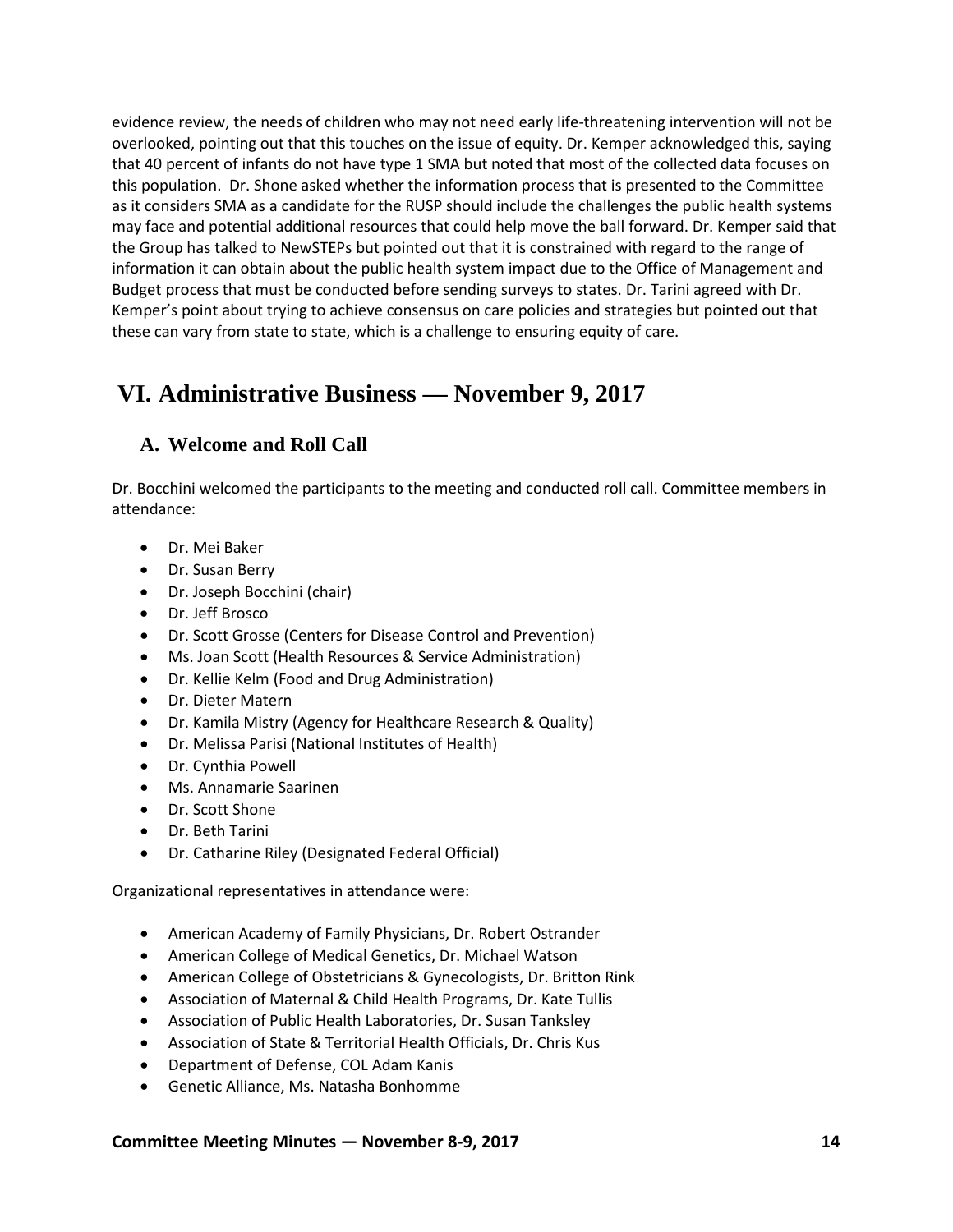- March of Dimes, Dr. Siobhan Dolan
- National Society of Genetic Counselors, Ms. Cate Walsh Vockley
- Society for Inherited metabolic Disorders, Dr. Carol Greene

Dr. Bocchini introduced the Workgroup updates and explained that they were tasked with providing a timeline for current projects and prioritizing potential new projects and topics for the Committee's consideration.

# <span id="page-18-0"></span>**VII. Education and Training Workgroup Update**

*Beth Tarini, M.D. M.S. FAAP Committee Member Co-chair, Education & Training Workgroup*

*Amy Gaviglio Education & Training Workgroup Member*

Dr. Tarini began by discussing the Workgroup's progress on Newborn Screening Education Planning Guide, a tool used in educational curriculum design, which was mailed in the form of an Excel spreadsheet to the Committee. Dr. Tarini credited Workgroup members, Ms. Walsh Vockley and Dr. Jeremy Penn, for spearheading this effort. The guide is intended to be used by newborn screening programs and other stakeholders to develop and improve newborn screening educational resources that are provided to stakeholders such as midwives, nurses, health care providers, etc. She stressed that the guide is not intended to help people create educational guides or adopt modes of teaching, but to focus on what topics should be covered and where there is a need to provide and tailor content to meet various stakeholders' needs. The Workgroup tried to examine newborn screening through stakeholders' eyes rather than dictating what they would say or present. Once finalized, it will be posted on HRSA's website and disseminated through the Newborn Screening Program Listserv and professional organizations and distributed at national conferences such as APHL Newborn Screening Symposium webinars. She asked Committee members to review the document and provide comments to the Workgroup with the goal of having the Committee approve it at its February or May meeting.

Ms. Gaviglio presented on the Newborn Screening Result Communication Guide. This work builds on work done by Ms. Bonhomme and Dr. Greene with parents and their impressions of the abnormal result notification process. So far the Guide has been reviewed by Workgroup members, Baby's First Test staff, physicians, and genetic counselors. The guide is intended to help primary care providers frame the initial discussion with parents about newborn screening results; not from a clinical perspective but to aid in delivering news that can cause anxiety. The guide draws on the SPIKES model, which is rooted in oncology and genetic counseling literature. The name of the approach was changed to SCREEN: SHARE the result with the family, assess the family's COMPREHENSION of the results, REITERATE what screening is and is not, ENGAGE the family with information, address the family's EMOTIONS toward the result and given the family NEXT STEPS and resources. The goal was to deliver this information in a onepage document that states could include in their abnormal result notification packages, disseminate to primary care providers and/or be included in ACMG's Act Sheet process as a type of pre-ACT sheet. It could also be used to develop an American Academy of Pediatrics (AAP) Maintenance of Certification course module or be endorsed by AAP.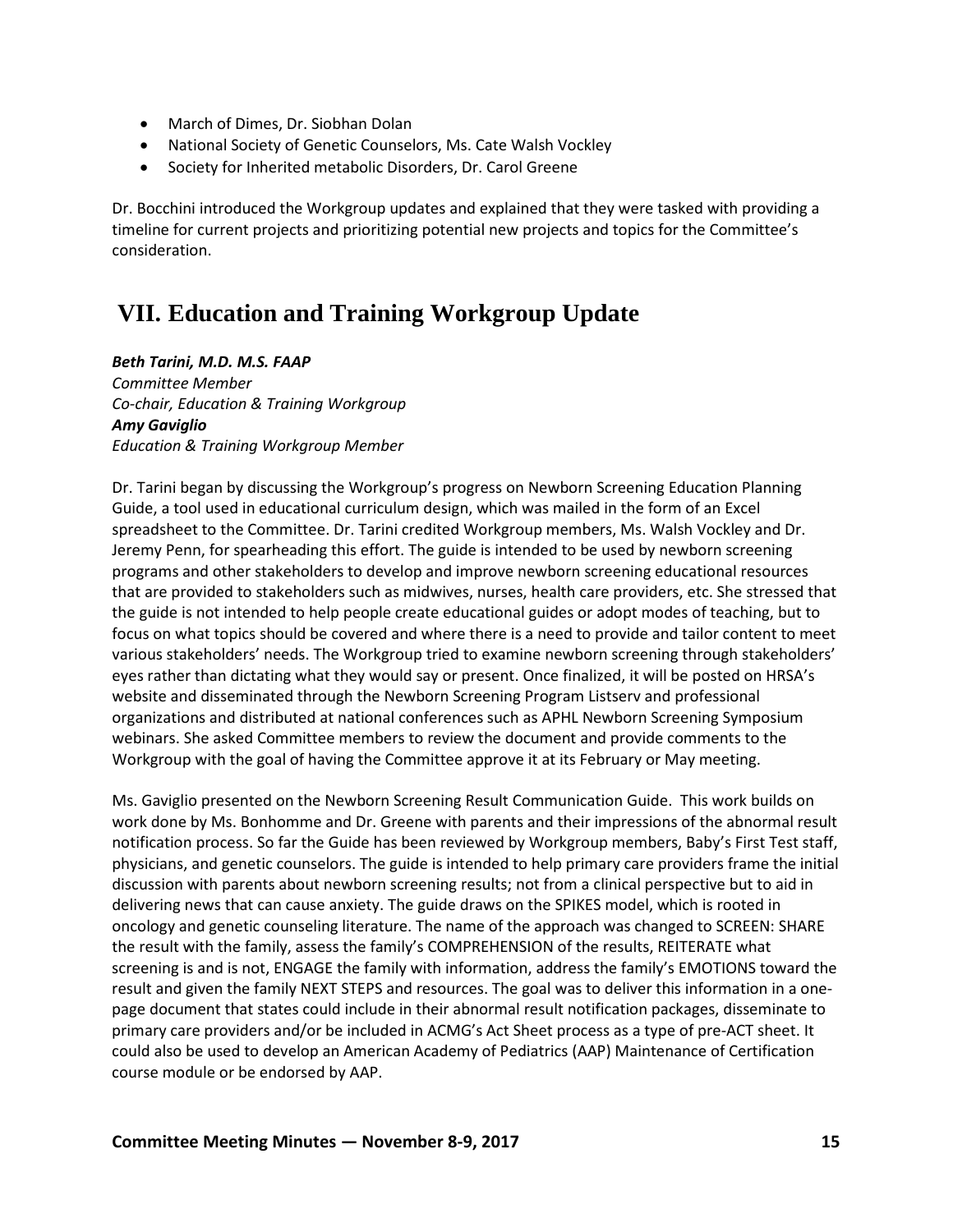## **A. Discussion**

<span id="page-19-0"></span>Dr. Mistry said that it is important to ensure that the information being provided is being interpreted correctly and review from various stakeholders would be useful. Dr. Shone suggested that, rather than just disseminating the guide, there should be efforts to gain commitments from professional organizations to find ways to ensure their members use them. Dr. Baker called on the workgroup to stress that newborn screening is a risk assessment, not a test, the results of which can be found to be varied; not to be right or wrong. She also stressed the need to ensure that consultants are aware of the guide, not just physicians, so that messages are not mixed. Dr. Berry suggested asking HRSA-funded genetics networks or collaboratives to vet the guide. Dr. Tarini pointed out that the Workgroup has limited time and resources and may find it is not feasible in terms of time and resources to do validity testing. Dr. Greene suggested providing a companion sheet with the guide with suggested language on how to explain what a screen is and describing the risk. She also suggested that the disease being discussed should appear at the top of the guide and that a list of valid websites should be listed further down because many families will want to learn first —or exclusively — what they are expected to do next, such as where they should go for a lab test.

Dr. Tarini offered several potential workgroup projects, but also asked the Committee to consider whether it might be advisable to instead move several current projects into phase 2. One proposed project involves designing intervention strategies for optional newborn screening to reduce the number of parents who decide to opt out. Dr. Goldenberg agreed, saying that he would like to know why parents decide opt out. Dr. Matern did not think that the Committee should spend time studying why families may opt-out of screening for conditions that are not on the RUSP. Ms. Bonhomme disagreed. She said it is important to know what the states hear from families, because that is where most people get their newborn screening information. She asked whether the Committee is focusing strictly on conditions on the RUSP or on newborn screening.

Another potential project would be to determine the educational needs of those dealing with newborn screening conditions that become symptomatic at adulthood, which has been raised by the Committee and during recent nomination discussions. A third potential project is improving educational outreach about carrier status, especially in connection with hemoglobinopathies. Dr. Tarini acknowledged that all of these are broad topics and requested Committee guidance on where the Workgroup's time and expertise would be most effective. The Committee decided, on a general consensus basis, that the Workgroup should continue to work on gaining additional feedback on the guides to ensure that they are as useful as possible.

# <span id="page-19-1"></span>**VIII. Follow-Up and Treatment Workgroup Update**

## *Jeffrey Brosco, M.D. Ph.D.*

*Committee Member Chair, Follow-up and Treatment Workgroup*

Dr. Brosco thanked Katherine Camp, Jana Monaco and Alan Zuckerman who are departing from their official roles on the workgroup; he invited them to continue to attend and participate as they finish up the projects they have been working on. He announced that the report on medical foods for inborn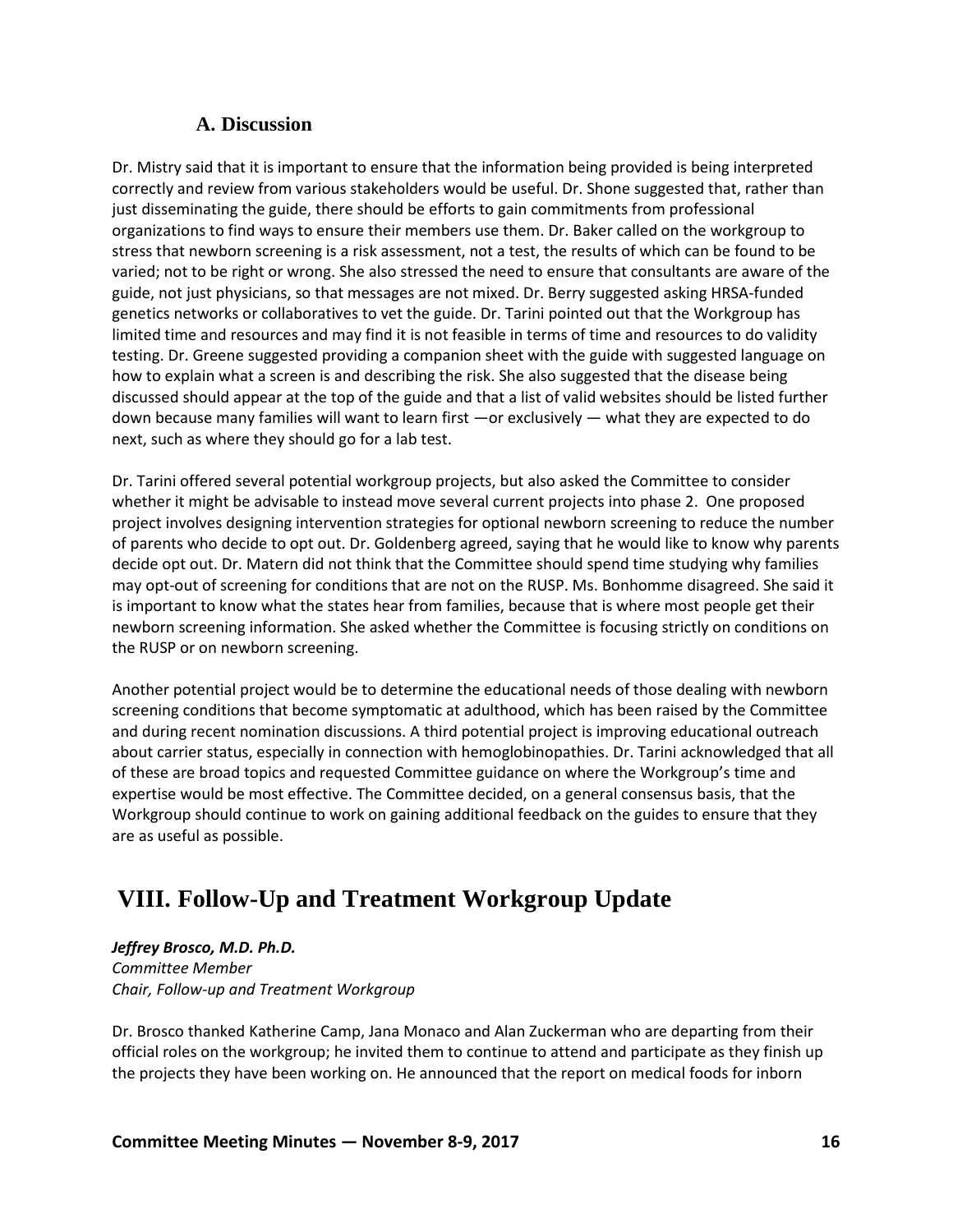errors of metabolism is almost finished and the Workgroup is looking into publication options, in addition to posting on HRSA's website; preferably in a peer reviewed journal. Dr. Berry is taking the lead.

The Workgroup has also been working on a quality measures report, which quite long with appendices. In addition to ensuring that it is complete, the group is writing an executive summary and doing some additional work on ideas for future work. The group hopes to complete the report by February. The Workgroup has learned that there is a lot of work being done at the state level on quality measures but efforts tend to be piecemeal.

Potential new projects include assisting Dr. Kemper and Dr. Lam, who are conducting an environmental scan of long-term follow-up in newborn screening, consisting of documentation of current activities in newborn screening and identifying gaps to provide information to stakeholders. They will to generate a report that should be finished by July 2018. He reminded the Committee that the goals for long-term follow-up are improved survival and well-being with specific associated measures. The Workgroup has concluded that no single organization is likely to take responsibility for quality measures across the board but a federated system could emerge involving such organizations as state newborn screening programs, NewSTEPs and patient registries all playing a part and communicating with each other and the workgroup could propose steps each organization could take; this could be reflected in a roadmap. At least some of this work could overlap with the environmental scan. He envisions a completion date for this project of December 2018.

## **A. Discussion**

<span id="page-20-0"></span>Dr. Powell pointed out that many programs lack staff, financing, and the systems in place for entering data on long-term follow-up. Dr. Brosco conceded that these are some of the gaps the Workgroup identified and will discuss in the quality measures report and possibly the roadmap. Dr. Grosse suggested that the best way to persuade people that something is worthwhile is to show its value; describe how long-term follow-up has improved outcomes or had other positive results. Dr. Tarini commented that the Committee tends to be reactive, focusing on challenges because their solutions are mandated or priorities are triggered by scrutiny by outside entities, such as the media or the public at large. She called on the Committee to identify a list of newborn screening priorities by order of importance to determine how to allocate scarce resources. She also questioned whether long-term follow-up is as critically important as other priorities, such as timeliness, which the Committee felt was important enough to address in a letter to the Secretary of Health and Human Services. Dr. Greene pointed out that long-term follow-up is not just about data collection. She also noted that the road map approach, which has come up before, could help the Committee to identify priorities. Dr. Matern suggested that, because everyone agrees that long term follow-up is important, during the Committee's first meeting in 2019 if not before, a vote should be taken on whether to recommend to the Secretary what long-term follow-up is and what it entails, which could include work being done by other organizations, and ask the Secretary to determine how to provide incentives to states to pursue it. Dr. Greene offered that the Committee has defined what long-term follow up is. Dr. Powell said we often do not have a strong consensus on standard of care for conditions that have been screened for over many years, which has the potential to do as much harm as good and that long-term follow-up could help to determine care outcomes. Dr. Berry suggested that the Committee draft a document that specifies what long-term follow up is, what the Committee's responsibilities are, and strategies for addressing them. Dr. Bocchini noted, based on the Committee's consensus, the Follow up and Treatment Workgroup should proceed with developing the roadmap concept.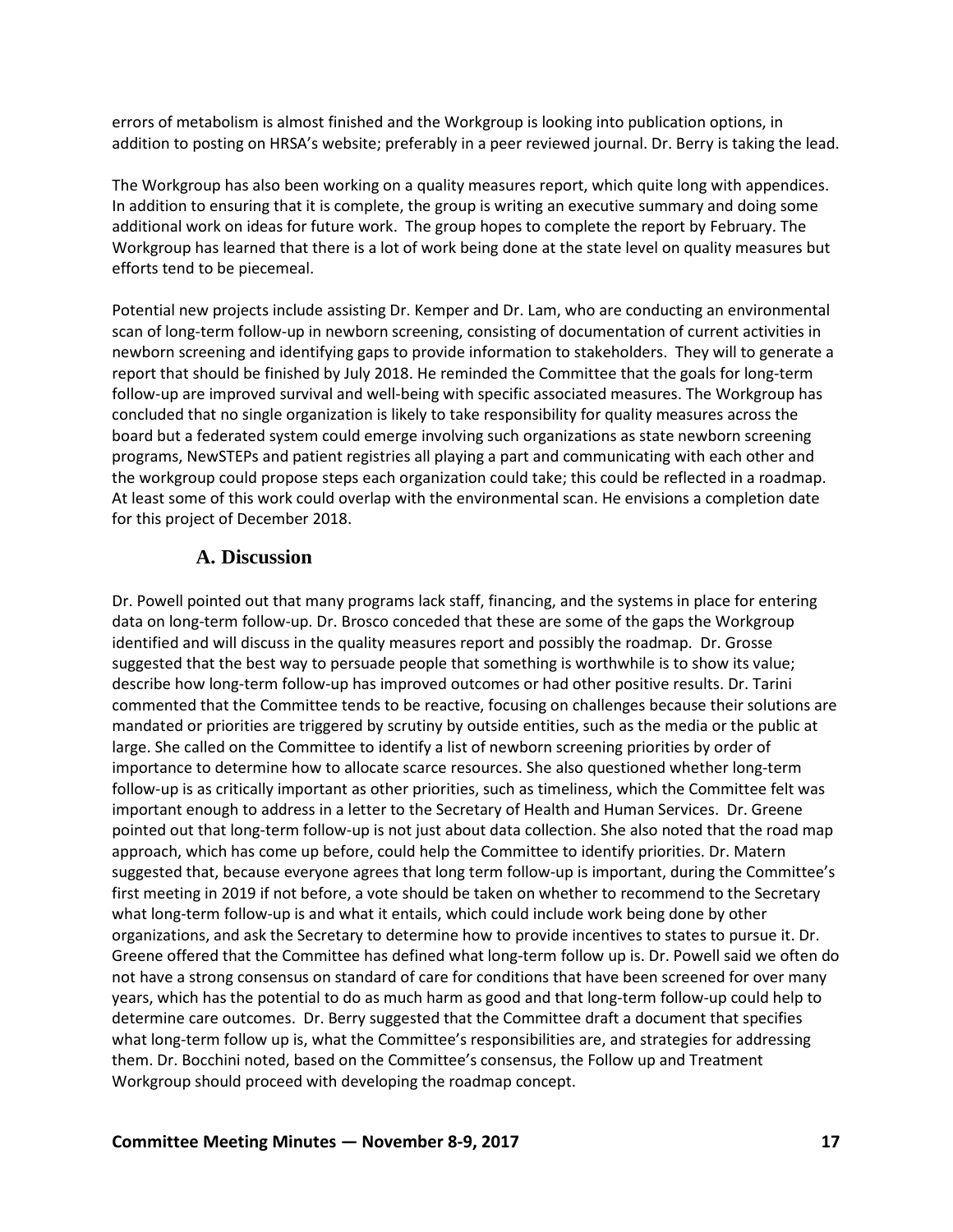# <span id="page-21-0"></span>**IX. Laboratory Standards and Procedures Workgroup Update**

### *Kellie Kelm, Ph.D.*

*Chair, Laboratory Standards and Procedures Workgroup*

Dr. Kelm welcomed Dr. Shone to the workgroup and noted that Harry Hannon, Joanne Bodurtha and Koon Lai are departing; more members will join in February. The workgroup heard an update from Joe Orsini on the Association of Public Health Laboratories (APHL) QA/QC Subcommittee's work on a guidance document for determining national cutoffs in newborn screening. The draft has been reviewed by APHL's Newborn Screening and Genetics in Public Health Committee, which provided feedback. The document was found to focus heavily on what has been done historically but needs to focus more on guideline information, such as methods that could be used to calculate cutoffs, including multiples of medians, the Collaborative Laboratory Integrated Reports (CLIR) tool, the pros and cons of historical methods and newer ones. Other suggestions included incorporating more information from the College of American Pathologists' (CAP) checklist on cutoff determinations [and monitoring] in the document and more discussion of using goals for sensitivity and specificity when selecting cutoffs as well as assessing the effects of false positives and negatives and factors that affect cutoffs, such as second-tier testing. The APHL QA/QC Subcommittee hopes to solicit feedback from the newborn screening community and present the guidelines draft to the Committee in February. The Workgroup also discussed timeliness, including how improvements in this area can be linked to improved outcomes and the Workgroup would like to continue focusing on timeliness issues, such as why there is slow uptake for some tests. A future project could focus on understanding how molecular testing is likely to be used in the future for first-line and second-tier testing.

## **A. Discussion**

<span id="page-21-1"></span>Dr. Matern mentioned that the Committee suggested to Dr. Orsini that the cutoff guidelines document should include generally understandable language defining terms that are used for public consumption and asked whether APHL will make a special announcement about the guideline's availability. He also mentioned that there is no option on HRSA's website to reclassify or delete a condition from the RUSP. Dr. Bocchini concurred and said that an ad hoc workgroup might be convened, with other participants, to address this. Dr. Shone said that the Workgroups seem to be in siloes and because many of the projects the Committee is working on are cross-cutting, such as timeliness, education, and follow-up, he asked how the Workgroups could be integrated. He noted that HRSA-supported regional collaboratives and networks are required to work on multidisciplinary projects. Dr. Tarini agreed, saying that projects are being put into individual buckets and that ad hoc groups tend to bring together different people in a cross-cutting multi-disciplinary team. Dr. Tanksley said that APHL put a one-page document on its website about cutoffs months ago, which the Workgroup could use and can work with the Genetic Alliance on additional ways to share the document. Dr. Matern said that the APHL document is an overview of what has been done, but is not intended to serve as a standard operating procedure (SOP) on how to establish cutoffs and reference ranges, which laboratories need. He indicated the document still needs work and asked if the Committee would want to take on developing a subsequent document that did have SOPs?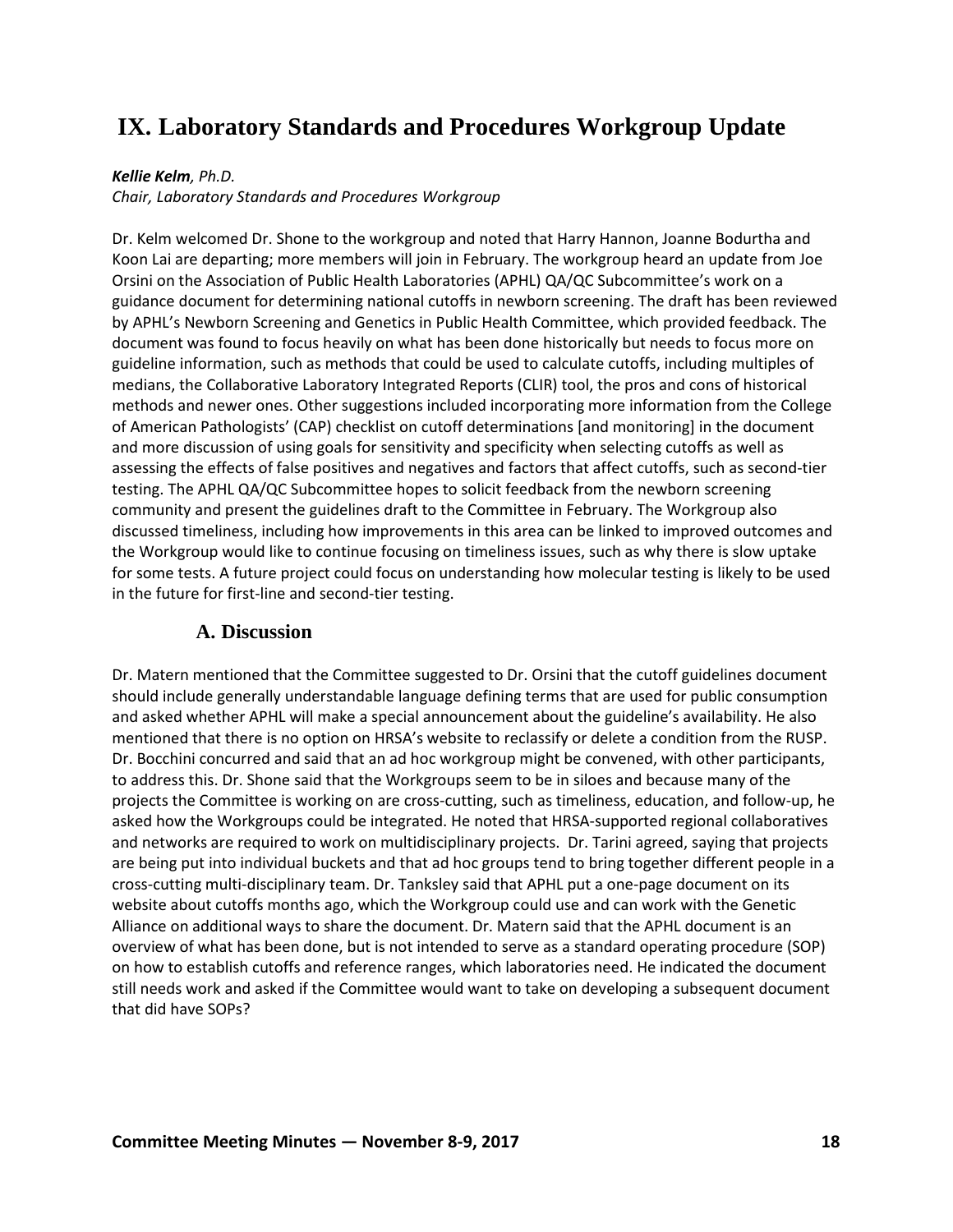# <span id="page-22-0"></span>**X. Clinical and Public Health Impact of SCID Screening**

### *Sikha Singh, M.H.S., PMP*

*Manager, Newborn Screening and Genetics Operations, Association of Public Health Laboratories*

### *Adrienne Manning*

*Division Director, Newborn Screening Connecticut Department of Public Health*

### *Lisa Kobrynski, M.D., M.P.H.*

*Clinical Immunologist, Director, Jeffrey Modell Center for Primary Immune Deficiencies*

Dr. Bocchini introduce Ms. Singh and explained that the Secretary approved the Committee's recommendation to add screening for SCID to the RUSP in 2010 and, as of August 2017, 47 newborn screening programs have been offering universal newborn screening for this condition while others are working toward full implementation.

Ms. Singh focused on NewSTEPs data that demonstrates the effect of SCID to promote nationwide screening and summarized lessons learned. In 2014, about half of states were conducting SCID screening. Today, 94 percent of infants are being screened with 48 states offering universal screening for SCID (the total takes into account Puerto Rico, the District of Columbia and Guam). Last August, APHL hosted a national SCID meeting for newborn screening stakeholders to strengthen relationships between the SCID clinical network and the newborn screening community in each state. She noted that, unlike other conditions, SCID requires molecular testing and the national SCID meeting focused on the unique challenges and opportunities this presents. In 2014, APHL provided funding for 11 states to implement SCID screening to cover implementation, technical assistance, training, education and network building. One key challenge was the lack of funding to support laboratory requirements to introduce necessary molecular testing, including space and training limitations. Another is the variability in algorithms used by states and long-term follow up procedures. Three awardees (and about 30 percent of state programs) use an FDA-approved kit whereas 7 awardees (and 70 percent of programs) use a laboratory-developed test (LDT). Interpretation of results for follow-up programs proved to be challenging as did the relative scarcity of pediatric immunologists nationwide. Ms. Singh noted that the national SCID meeting helped to foster relationships between program staff and clinicians. APHL has also been working with ACMG's Newborn Screening Translational Research Network (NBSTRN) to consider common data elements that can bridge the gap between short and long-term follow-up and understand the various databases that exist for immune deficiencies and with clinical experts to establish public health surveillance case definitions to achieve consistent diagnoses classifications across newborn screening programs. The clinical community led discussions about harmonizing diagnostic terminology, such as idiopathic versus variant and classical vs. typical. In terms of education, discussion focused on developing educational and awareness-enhancing materials and campaigns for families, clinicians, patient advocacy and support groups. APHL has worked closely with the Immune Deficiency Foundation, the Genetic Alliance and Baby's First Test to ensure programs are aware of resources. NewSTEPs, in collaboration with NBSTRN, hosts bi-monthly SCID education webinars. More information is available at www.newsteps.org.

Ms. Manning discussed Connecticut's newborn screening for SCID, was mandated in 2011. On the laboratory side they test and report abnormal results to the Newborn Screening Tracking Group. The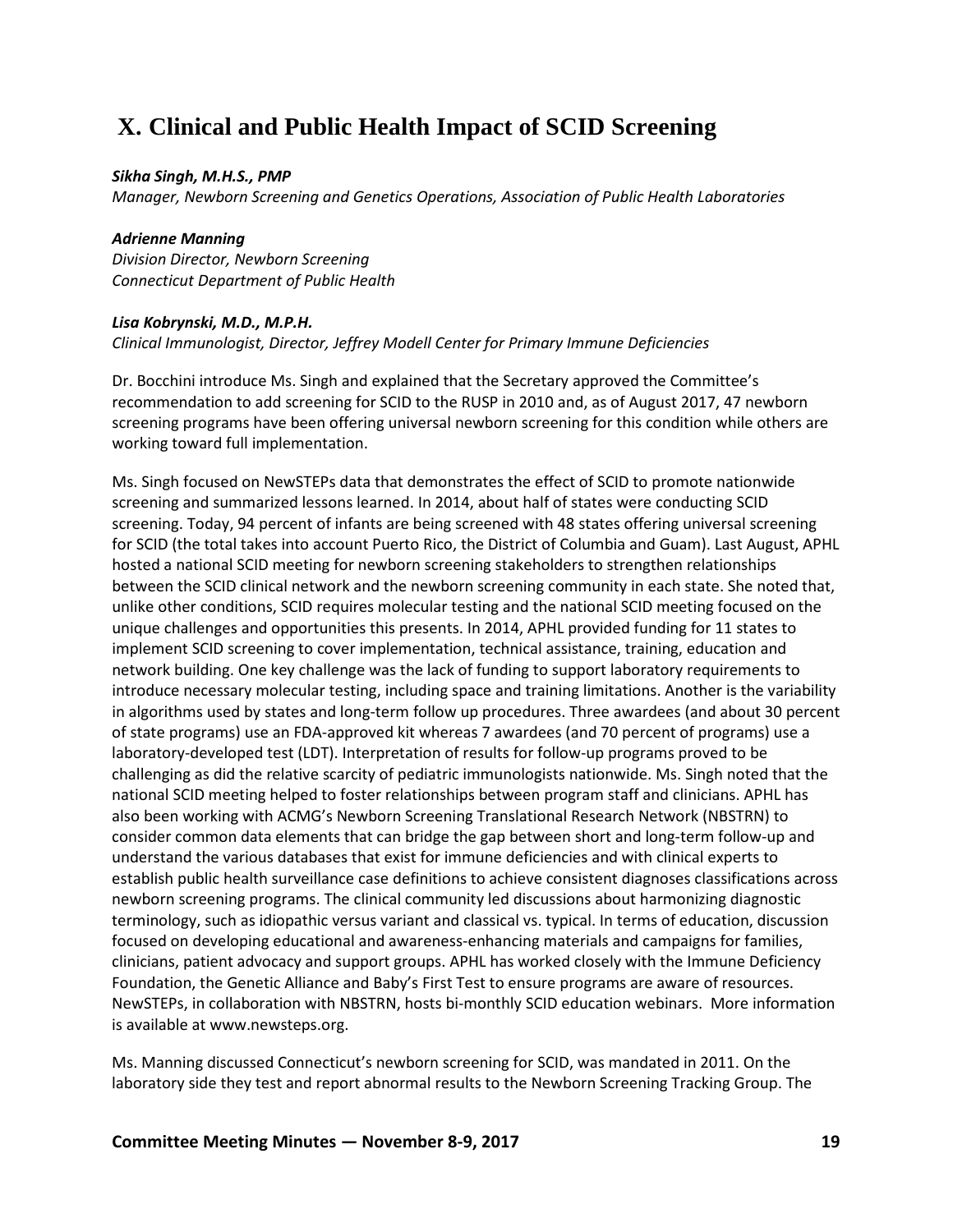short-term follow-up and tracking program ensures all infants are screened and that abnormal results trigger collection of a repeat specimen or referral to a regional diagnostic treatment center.

Challenges related to implementing a molecular screening test in a newborn screening program come down to funding and space. Connecticut's newborn screening program's staff was reduced from 12 to 8 staff members by 2007 and down to 6 by 2011 due to financial constraints. After SCID screening was mandated in 2011, the state program chose the CDC's in-situ method, which is relatively inexpensive  $-$ \$80,000 in instrumentation costs and \$10,000 in ancillary costs — and worked with the agency to prepare for implementation. All infants born since October 1, 2011 have been screened, but the official start date was January 2012. That same year, the state newborn screening program moved into new laboratory space and acquired additional instrumentation from labs that were no longer using it. Due to lack of space, a storage area in the Serology Laboratory was converted into a sample preparation. An intern from the University of Connecticut joined the team and provided needed support. Dr. Kobrynski connected he program to a clinical immunologist to discuss guidelines for follow up. The New England Newborn Screening Program in Massachusetts provided second analyses of potentially abnormal results and guidance was provided by this program and the Wisconsin program and CDC. A total of 4,457 samples were collected for validation. Initially, cutoffs were set for all gestational ages at 55 TREC copies per microliter to avoid missing any. Initial post-validation cutoffs were broken down into full-term infants — infants greater than or equal to 37 weeks gestation — for which the cutoff was 40 TREC copies per microliter, which was later dropped slightly; for premature and infants at less than 37 weeks gestation the cutoff was 25. Five full-term infant samples were sent to Massachusetts for analysis during the validation. Four came back normal and one of was a confirmed SCID case. The current testing algorithm sets a lower limit cutoff of less than 10 copies per microliter for TREC for premature and full-term infants. Those with less than 10 get referred to flow cytometry and the same applies if there is no amplification. Results between 2011 and 2017 show that, out of 221,554 infants, there were three confirmed SCID patients, all of whom received transplants and were thriving. There were also some DiGeorge syndrome cases and a lot of T-cell lymphopenia cases identified. Ms. Manning concluded by saying that the following helped Connecticut implement SCID: the availability of an inexpensive, relatively simple screening method; assistance from Massachusetts, Wisconsin and CDC; and flexible use of limited space.

Dr. Kobrynski addressed the clinical effects of SCID. She described the findings in a study published in 2014 that showed a 95 percent survival rate among 5-year-old children with SCID who had received transplants by 3.5 months of age. Ninety-one percent of asymptomatic infants who received transplants after 3.5 months of age survived as well. She noted that survival was tied to age, not type of transplant. A study of infants in 10 states and the Navajo Nation (which has a relatively high incidence of a type of SCID revealed 52 cases among more than 3 million infants, or a birth prevalence of 1 in 58,000, compared to previous estimates of 1 in 100,000 which were based on centers or hospitals (i.e., nonpopulation-based) reporting. Ninety-two percent of those who received hematopoietic stem cell transplants survived. Another finding from the study was that low T cells (T-cell lymphopenia), a hallmark of SCID, can also be indicative of other conditions such as DiGeorge syndrome, Trisomy 21, Trisomy 18, and ataxia-telangiectasia Another syndrome not previously associated with significant T-cell lymphopenia from birth is Jacobsen syndrome.

A study of Wisconsin data from 2008 to 2011 revealed five SCID cases among almost 208,000 births or 1 in 41,000, along with DiGeorge syndrome patients and idiopathic T-cell lymphopenia in which the infant has T cell counts significantly lower than normal but without the complications usually associated with SCID. Four received transplants, one received a synthetic adenosine deaminase (ADA) enzyme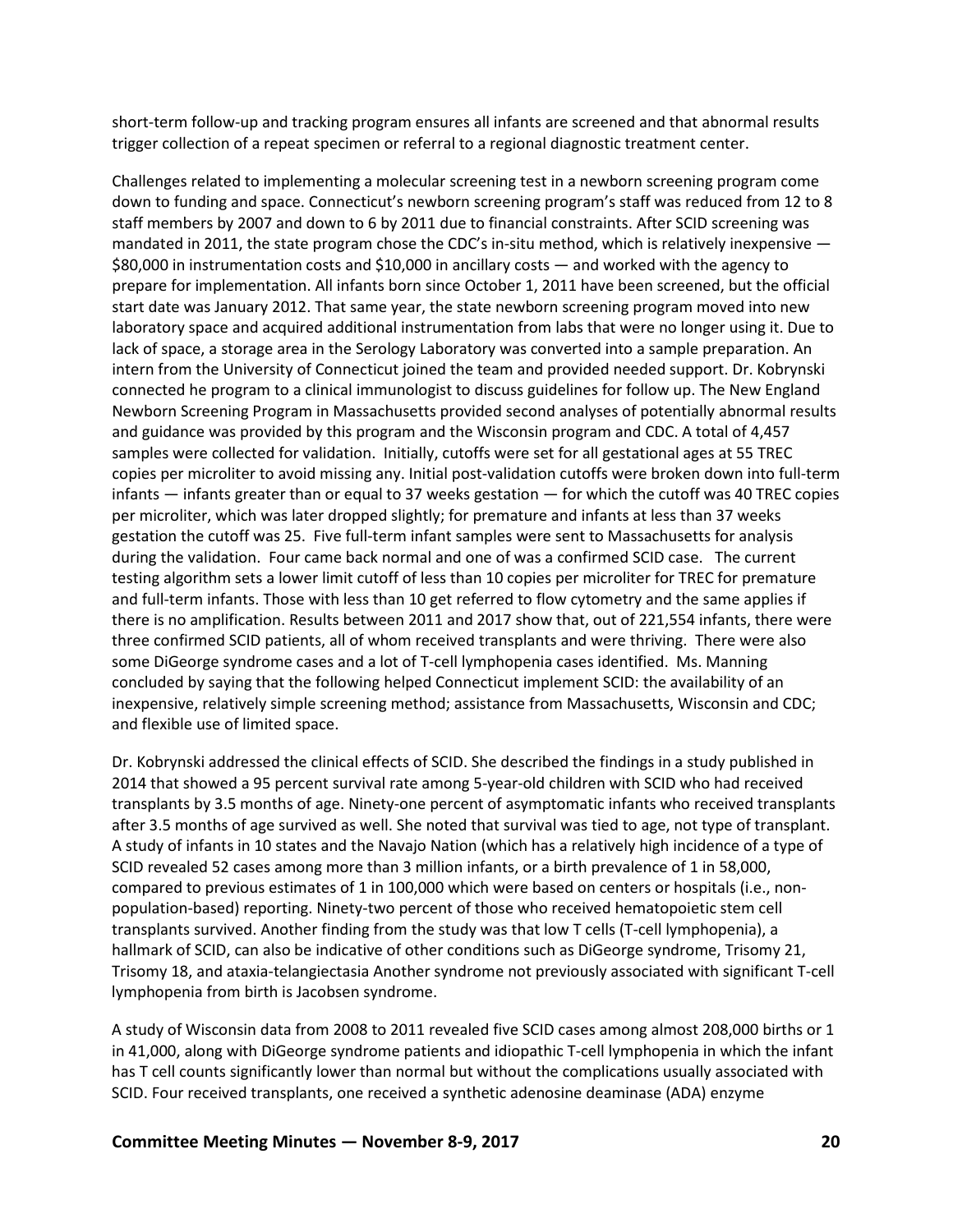replacement and all were thriving. New York reported nine diagnosed cases among nearly 500,000 births, a birth prevalence of 1 in 54,000 patients. Most of 9 had idiopathic T-cell lymphopenia and other syndromes. Eight of nine received transplants and one received ADA and all were thriving. California reported 26 cases of SCID in-state and six from other states, including some from the Navajo Nation and 94 percent were alive at the publication of that study. Georgia, which began screening for SCID in June 2016, has identified 3 cases in a little over a year among 129,700 births, a birth prevalence of about 1 in 43,200 births. Thus far there are 14 different genetic causes for SCID, all of which cause an absence of Tcells and severe combined immune dysfunction requiring transplantation. California cases showed that X-linked SCID is presumed to represent half of SCID cases and an almost equal number of them are caused by the IL-2 receptor gamma chain as by ADA deficiency, which can be treated using a synthetic enzyme rather than transplantation. There is now also a third option: gene therapy for adenosine deaminase deficient SCID. In addition, some other disorders, such as Sinclair syndrome, which occurs frequently in the Navajo Nation, can make children susceptible to cancers with irradiation, such as xrays, because they have problems in repairing DNA breaks.

Dr. Kobrynski worked on a paper with Yao Ding from APHL [as well as CDC and the Washington Department of Health] that examined the cost of newborn screening for SCID. Based on public health data sources and expert opinion, they calculated the cost for screening and diagnosis [for one year in Washington State] at \$741,376. The treatment cost per surviving infant was estimated to be about \$197,260, compared with about \$460,000 for an infant who had been diagnosed late and was symptomatic but survived. The cost of an infant with undiagnosed SCID who dies prior to transplant is \$84,000, taking into account treatment for complications, compared to \$27,000 for an infant who was detected through screening. The cost per life year saved was estimated to be \$35,000; many published estimates consider an intervention to be cost effective if the cost per life year saved is under \$100,000 to \$50,000.

Dr. Kobrynski concluded that the studies indicate SCID is more common than was previously thought, that early diagnosis improves outcomes, and there is a need to develop referral and care networks that have martialed resources from many centers to gather data on treatment outcomes and analyze results to improve treatment, which, when dealing with rare diseases, is impossible to do in a single center. Lack of access to specialists in many states is a major barrier as well. How to go about sharing data is an issue as well, especially since state newborn screening labs have not traditionally focused on long-term follow-up. The multi-center Primary Immune Deficiency Treatment Consortium, which does transplants for SCID and other immune deficiencies is a potential model but not all centers report to it. A group of clinical centers, the USID Net Registry, reports on its immune-deficient patients and has been collecting data on idiopathic T-cell lymphopenia cases but, like the consortium, reporting is voluntary and there is no incentive to do so.

## **A. Discussion**

<span id="page-24-0"></span>Dr. Grosse pointed out that the benefit-cost ratio is a function of the assumed willingness to pay to avert premature death. If the figure is \$9 million, the benefit-cost ratio is 5.3. If assumed willingness to avert premature death is \$4.5 million, it has a 2.3 benefit-cost ratio. The figure used by U.S regulatory agencies and in Washington is \$9 million to \$10 million. Dr. Shone asked Ms. Singh what barriers the states who aren't screening yet are facing? He also noted that CDC has issued awards for SCID nextgeneration sequencing and asked if this has helped states progress toward screening? Ms. Singh cited the need for labs to retrofit to accommodate screening, to increase fees and, in the case of APHL-funded labs, to conduct validation and pilot testing activities. Other barriers are tied to legislation or are